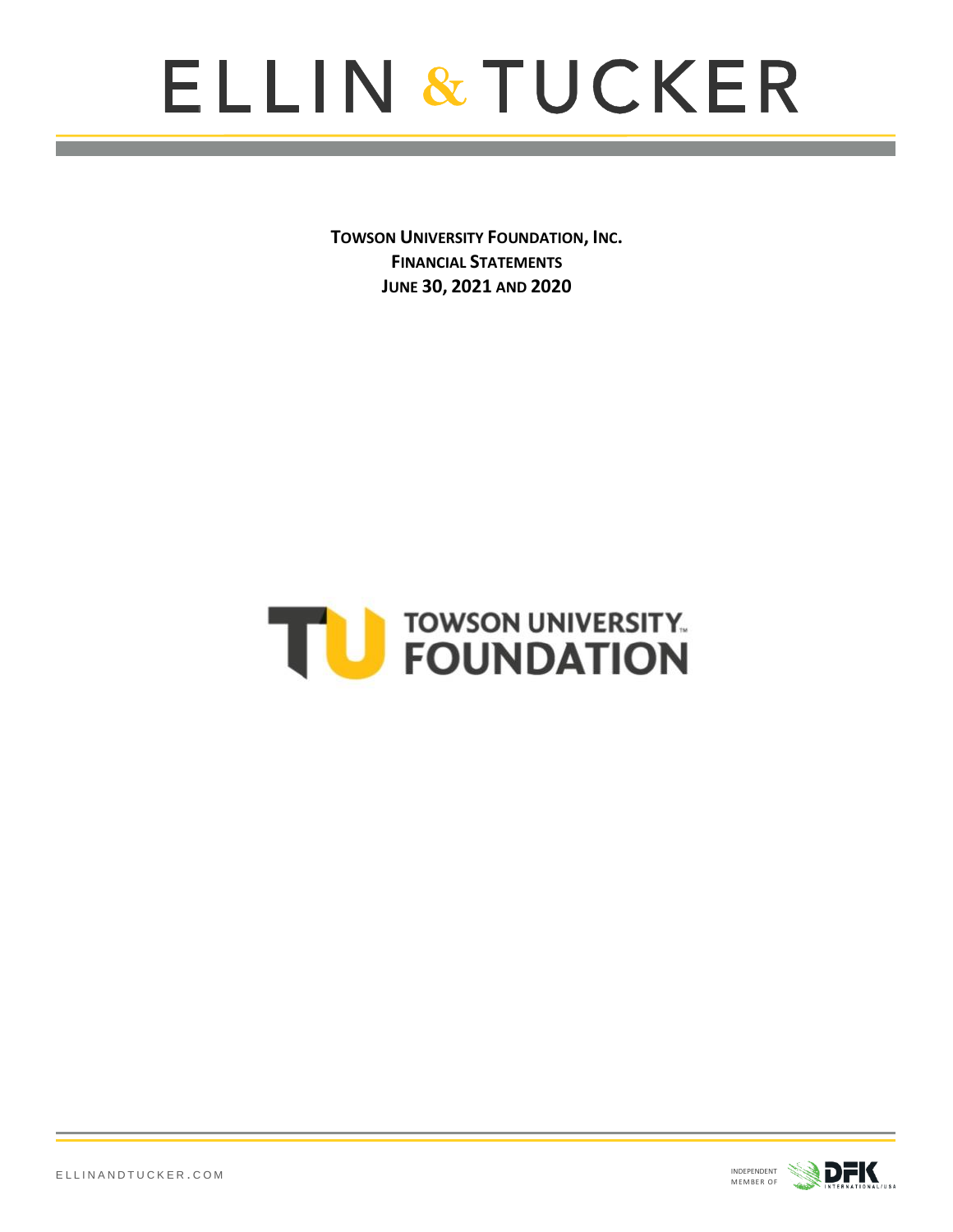m.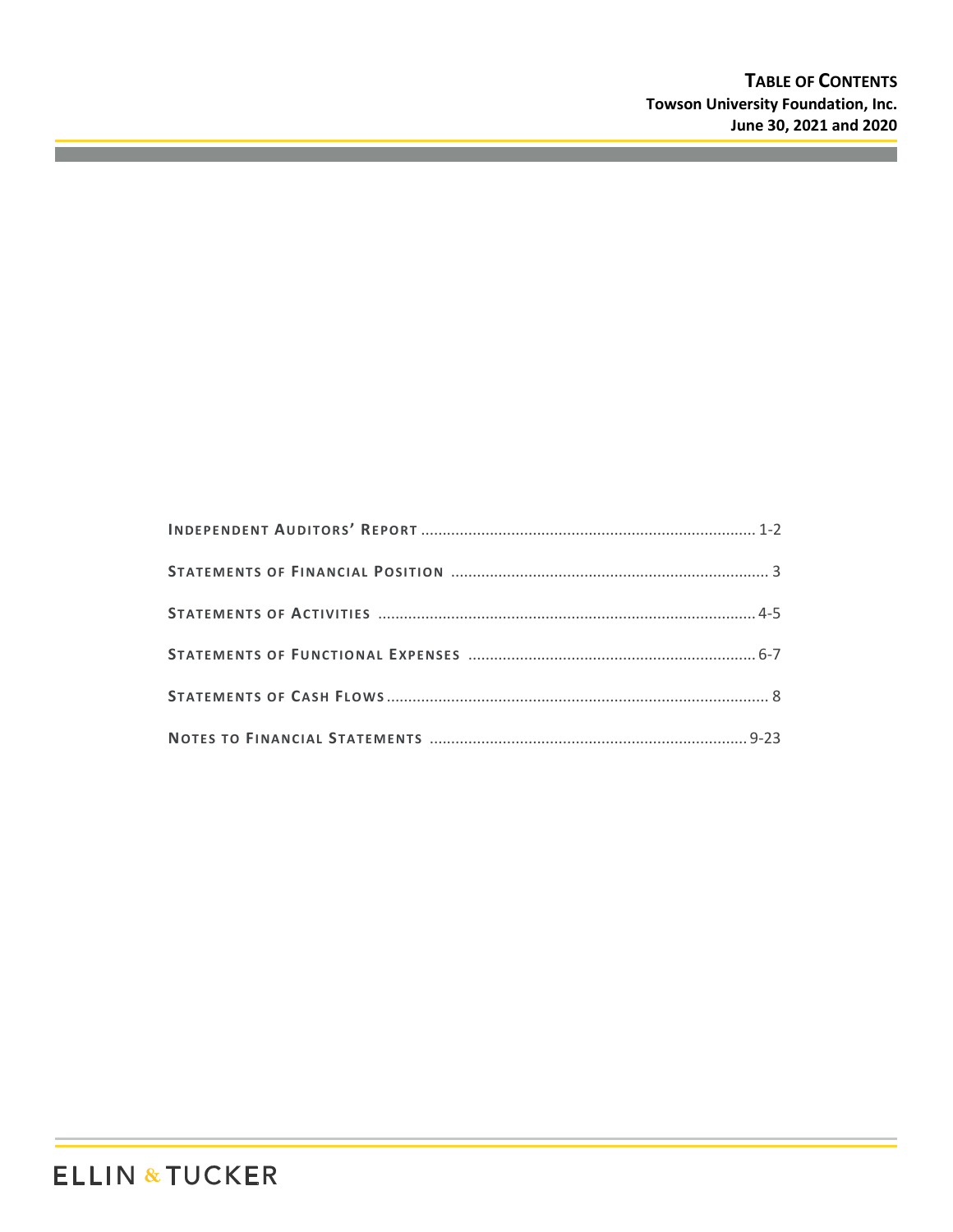# **ELLIN & TUCKER**

# **INDEPENDENT AUDITORS' REPORT**

To the Board of Directors of Towson University Foundation, Inc.

#### **REPORT ON THE FINANCIAL STATEMENTS**

We have audited the accompanying Statements of Financial Position of Towson University Foundation, Inc. as of June 30, 2021 and 2020, the related Statements of Activities, Functional Expenses, and Cash Flows for the years then ended, and the related notes to the financial statements.

#### **MANAGEMENT'S RESPONSIBILITY FOR THE FINANCIAL STATEMENTS**

Management is responsible for the preparation and fair presentation of these financial statements in accordance with accounting principles generally accepted in the United States of America; this includes the design, implementation, and maintenance of internal control relevant to the preparation and fair presentation of financial statements that are free from material misstatement, whether due to fraud or error.

#### **AUDITORS' RESPONSIBILITY**

Our responsibility is to express an opinion on these financial statements based on our audits. We conducted our audits in accordance with auditing standards generally accepted in the United States of America. Those standards require that we plan and perform the audits to obtain reasonable assurance about whether the financial statements are free from material misstatement.

An audit involves performing procedures to obtain audit evidence about the amounts and disclosures in the financial statements. The procedures selected depend on the auditors' judgment, including the assessment of the risks of material misstatement of the financial statements, whether due to fraud or error. In making those risk assessments, the auditors consider internal control relevant to the entity's preparation and fair presentation of the financial statements in order to design audit procedures that are appropriate in the circumstances but not for the purpose of expressing an opinion on the effectiveness of the entity's internal control. Accordingly, we express no such opinion. An audit also includes evaluating the appropriateness of accounting policies used and the reasonableness of the significant accounting estimates made by management, as well as evaluating the overall presentation of the financial statements.

We believe the audit evidence we obtained is sufficient and appropriate to provide a basis for our audit opinion.

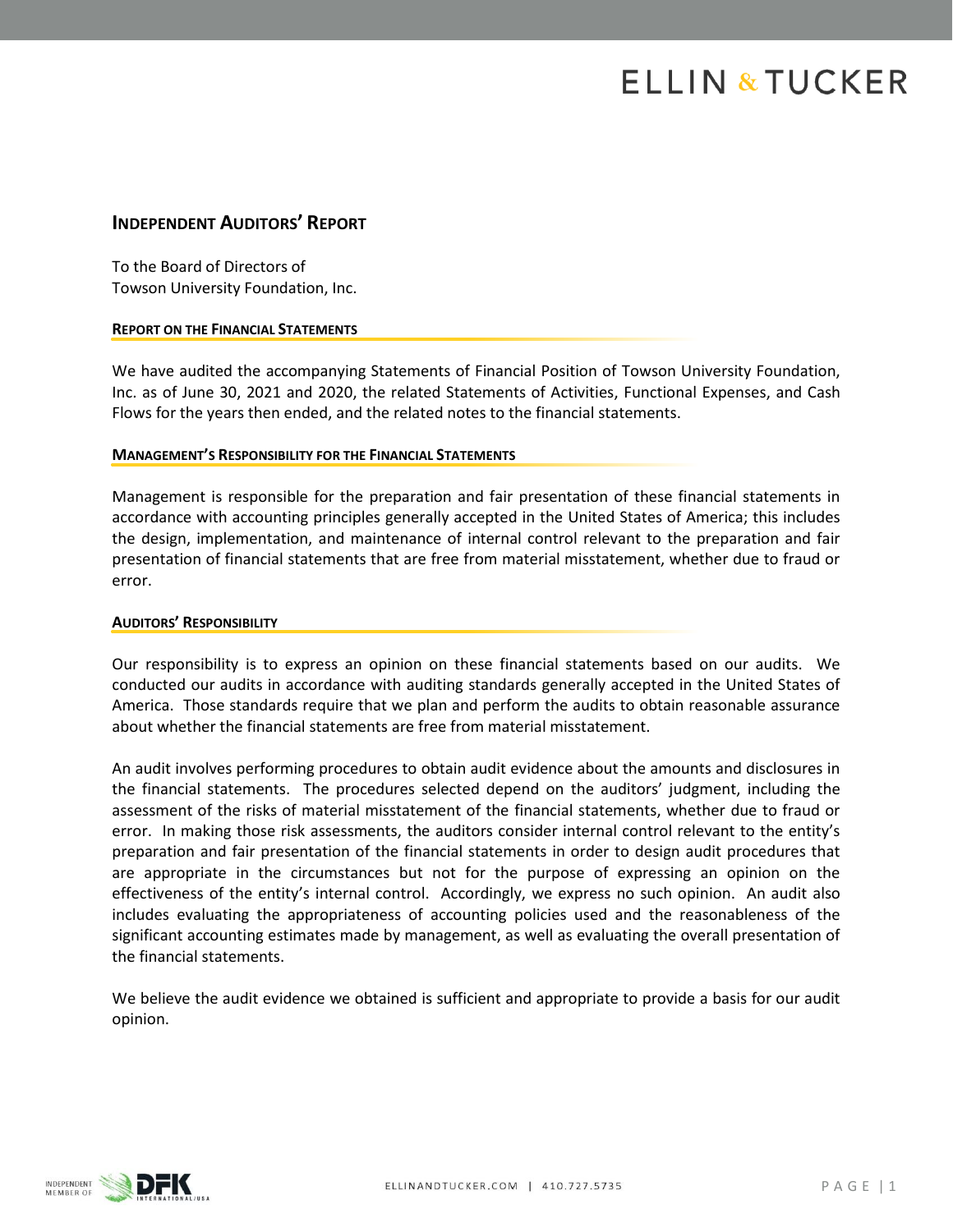# **ELLIN & TUCKER**

# **INDEPENDENT AUDITORS' REPORT, CONTINUED**

#### **OPINION**

In our opinion, the financial statements referred to above present fairly, in all material respects, the financial position of Towson University Foundation, Inc. as of June 30, 2021 and 2020 and the changes in its net assets and its cash flows for the years then ended in accordance with accounting principles generally accepted in the United States of America.

Ulia + Gucker

ELLIN & TUCKER Certified Public Accountants

Baltimore, Maryland September 21, 2021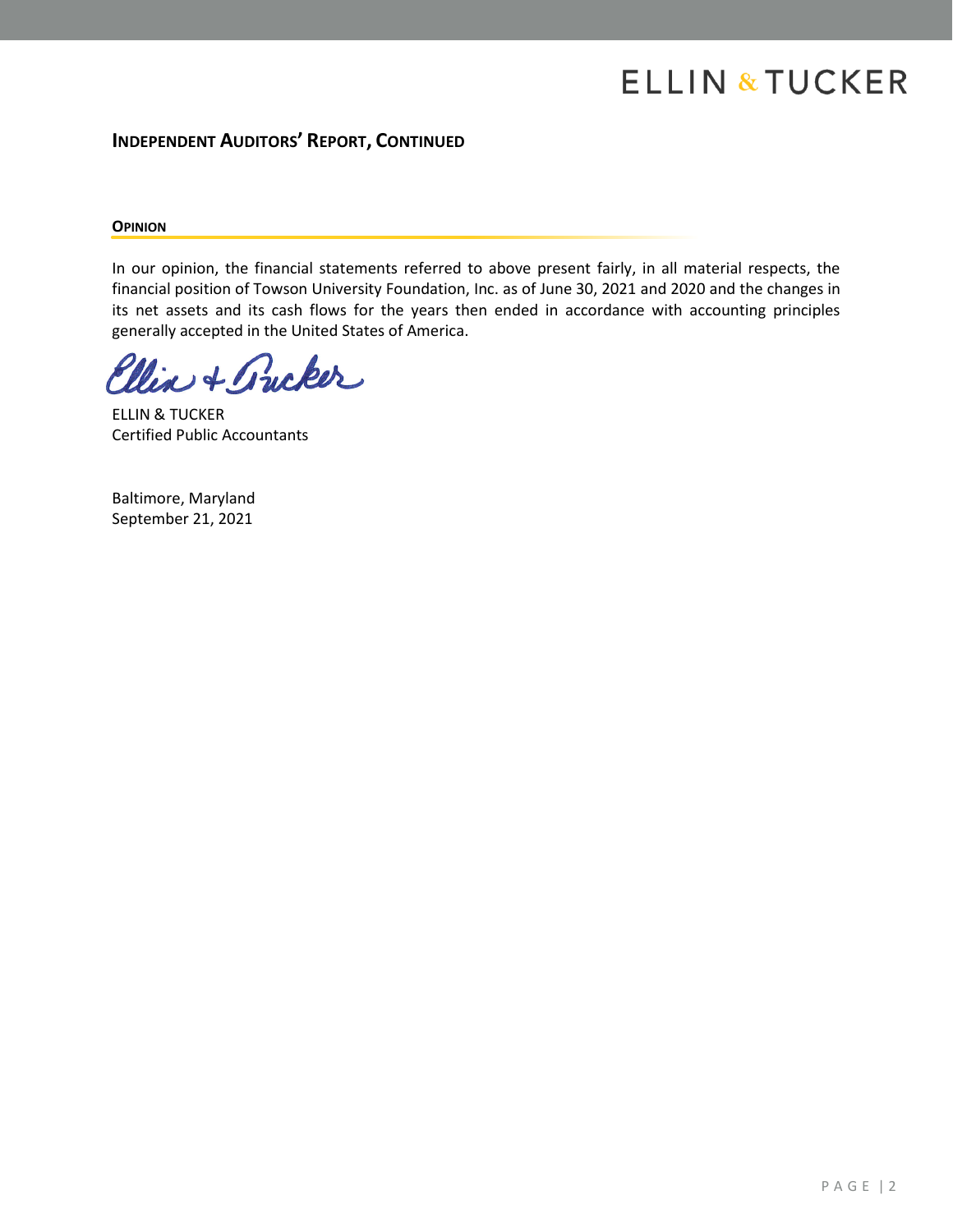# **ASSETS**

|                                              | 2021             | 2020              |  |
|----------------------------------------------|------------------|-------------------|--|
| <b>ASSETS</b>                                |                  |                   |  |
| <b>Cash and Cash Equivalents</b>             | \$<br>3,832,517  | \$<br>1,745,618   |  |
| <b>Accrued Interest Receivable</b>           | 79,019           | 94,139            |  |
| Investments (Note 5)                         | 102,958,838      | 81,955,775        |  |
| Contributions Receivable (Note 6)            | 2,721,399        | 2,343,785         |  |
| <b>Other Assets</b>                          | 255,691          | 192,148           |  |
| Equipment                                    | 142              | 993               |  |
| Charitable Trusts (Note 7)                   | 161,439          | 115,879           |  |
| <b>Total Assets</b>                          | 110,009,045<br>S | 86,448,337<br>\$. |  |
| <b>LIABILITIES AND NET ASSETS</b>            |                  |                   |  |
| <b>LIABILITIES</b>                           |                  |                   |  |
| <b>Accounts Payable and Accrued Expenses</b> | \$<br>698,210    | \$<br>571,180     |  |
| Scholarships Payable                         | 3,650            | 202,473           |  |
| <b>Total Liabilities</b>                     | 701,860          | 773,653           |  |
| <b>NET ASSETS</b>                            |                  |                   |  |
| Without Donor Restrictions (Note 11)         | 4,599,785        | 3,450,755         |  |
| With Donor Restrictions (Note 12)            | 104,707,400      | 82,223,929        |  |
| <b>Total Net Assets</b>                      | 109, 307, 185    | 85,674,684        |  |
| <b>Total Liabilities and Net Assets</b>      | \$110,009,045    | 86,448,337<br>\$  |  |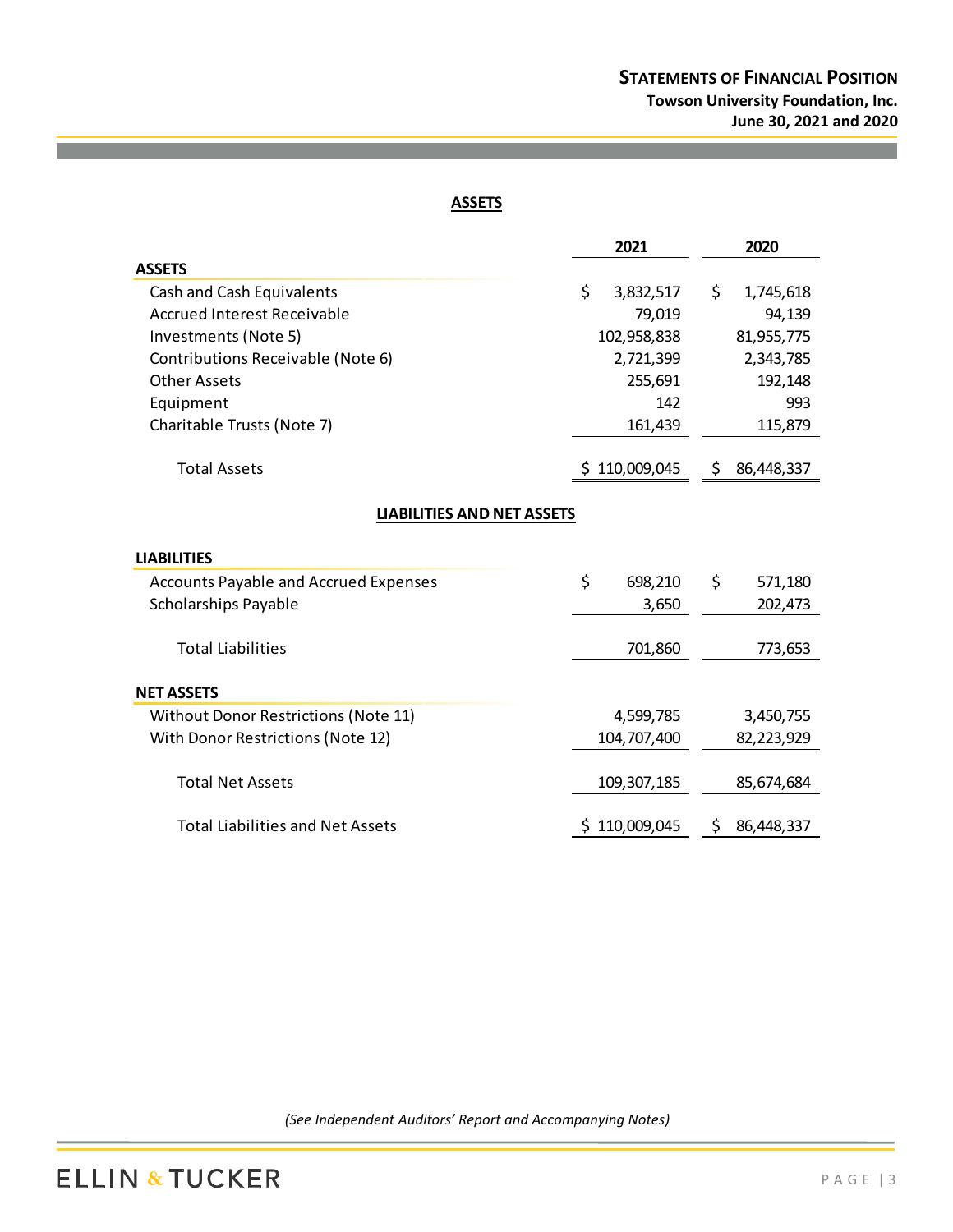|                                        | Without             |                     |                 |                   |
|----------------------------------------|---------------------|---------------------|-----------------|-------------------|
|                                        | <b>Donor</b>        | <b>With Donor</b>   |                 |                   |
|                                        | <b>Restrictions</b> | <b>Restrictions</b> | <b>Total</b>    | 2020              |
| <b>SUPPORT AND REVENUE</b>             |                     |                     |                 |                   |
| Contributions                          | \$<br>403,547       | \$<br>8,077,172     | \$<br>8,480,719 | \$<br>3,583,297   |
| <b>Grants and Contracts</b>            |                     | 84,193              | 84,193          | 95,783            |
| <b>Special Programs</b>                |                     | 247,917             | 247,917         | 427,702           |
| Investment Return, Net                 | 1,101,181           | 19,536,789          | 20,637,970      | 2,531,224         |
| Change in Value of Annuities           |                     | 45,560              | 45,560          | 8,596             |
| <b>Sales</b>                           |                     | 11,651              | 11,651          | 164,905           |
| Miscellaneous                          | 1,033               | 23,468              | 24,501          | 166,869           |
| <b>Special Fundraising</b>             |                     | 78,383              | 78,383          | 217,543           |
| <b>Interfund Charges and Transfers</b> | 755,782             | (755, 782)          |                 |                   |
| Net Assets Released from               |                     |                     |                 |                   |
| Restrictions                           | 4,865,880           | (4,865,880)         |                 |                   |
| <b>Total Support and Revenue</b>       | 7,127,423           | 22,483,471          | 29,610,894      | 7,195,919         |
| <b>FUNCTIONAL EXPENSES</b>             |                     |                     |                 |                   |
| University Programs, Support,          |                     |                     |                 |                   |
| and Scholarships                       | 4,909,824           |                     | 4,909,824       | 5,258,183         |
| Management and General                 | 700,021             |                     | 700,021         | 659,826           |
| Fundraising                            | 368,548             |                     | 368,548         | 711,301           |
| <b>Total Functional Expenses</b>       | 5,978,393           |                     | 5,978,393       | 6,629,310         |
|                                        |                     |                     |                 |                   |
| Change in Net Assets                   | 1,149,030           | 22,483,471          | 23,632,501      | 566,609           |
| <b>NET ASSETS - BEGINNING OF YEAR</b>  | 3,450,755           | 82,223,929          | 85,674,684      | 85,108,075        |
| <b>NET ASSETS - END OF YEAR</b>        | \$<br>4,599,785     | \$104,707,400       | \$109,307,185   | \$.<br>85,674,684 |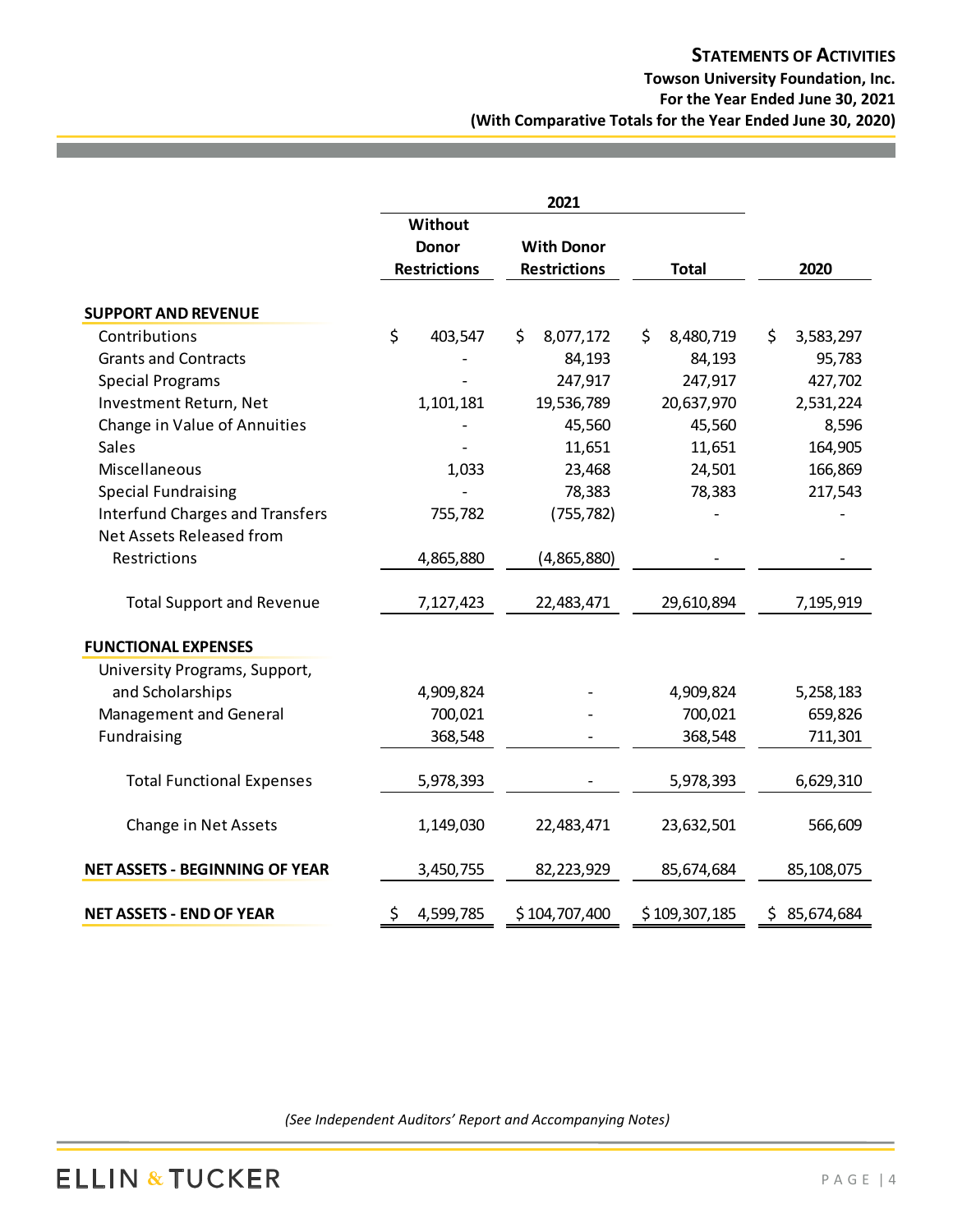|                                        | Without             |                     |              |
|----------------------------------------|---------------------|---------------------|--------------|
|                                        | <b>Donor</b>        | <b>With Donor</b>   |              |
|                                        | <b>Restrictions</b> | <b>Restrictions</b> | <b>Total</b> |
|                                        |                     |                     |              |
| <b>SUPPORT AND REVENUE</b>             |                     |                     |              |
| Contributions                          | \$<br>381,114       | \$3,202,183         | \$3,583,297  |
| <b>Grants and Contracts</b>            |                     | 95,783              | 95,783       |
| <b>Special Programs</b>                |                     | 427,702             | 427,702      |
| Investment Return, Net                 | 567,632             | 1,963,592           | 2,531,224    |
| Change in Value of Annuities           |                     | 8,596               | 8,596        |
| Sales                                  |                     | 164,905             | 164,905      |
| Miscellaneous                          | 762                 | 166,107             | 166,869      |
| <b>Special Fundraising</b>             | 20                  | 217,523             | 217,543      |
| <b>Interfund Charges and Transfers</b> | 506,443             | (506, 443)          |              |
| Net Assets Released from               |                     |                     |              |
| Restrictions                           | 5,271,425           | (5, 271, 425)       |              |
|                                        |                     |                     |              |
| <b>Total Support and Revenue</b>       | 6,727,396           | 468,523             | 7,195,919    |
| <b>FUNCTIONAL EXPENSES</b>             |                     |                     |              |
|                                        |                     |                     |              |
| University Programs, Support,          |                     |                     |              |
| and Scholarships                       | 5,258,183           |                     | 5,258,183    |
| Management and General                 | 659,826             |                     | 659,826      |
| Fundraising                            | 711,301             |                     | 711,301      |
|                                        |                     |                     |              |
| <b>Total Functional Expenses</b>       | 6,629,310           |                     | 6,629,310    |
| Change in Net Assets                   | 98,086              | 468,523             | 566,609      |
|                                        |                     |                     |              |
| <b>NET ASSETS - BEGINNING OF YEAR</b>  | 3,352,669           | 81,755,406          | 85,108,075   |
|                                        |                     |                     |              |
| <b>NET ASSETS - END OF YEAR</b>        | \$.<br>3,450,755    | \$82,223,929        | \$85,674,684 |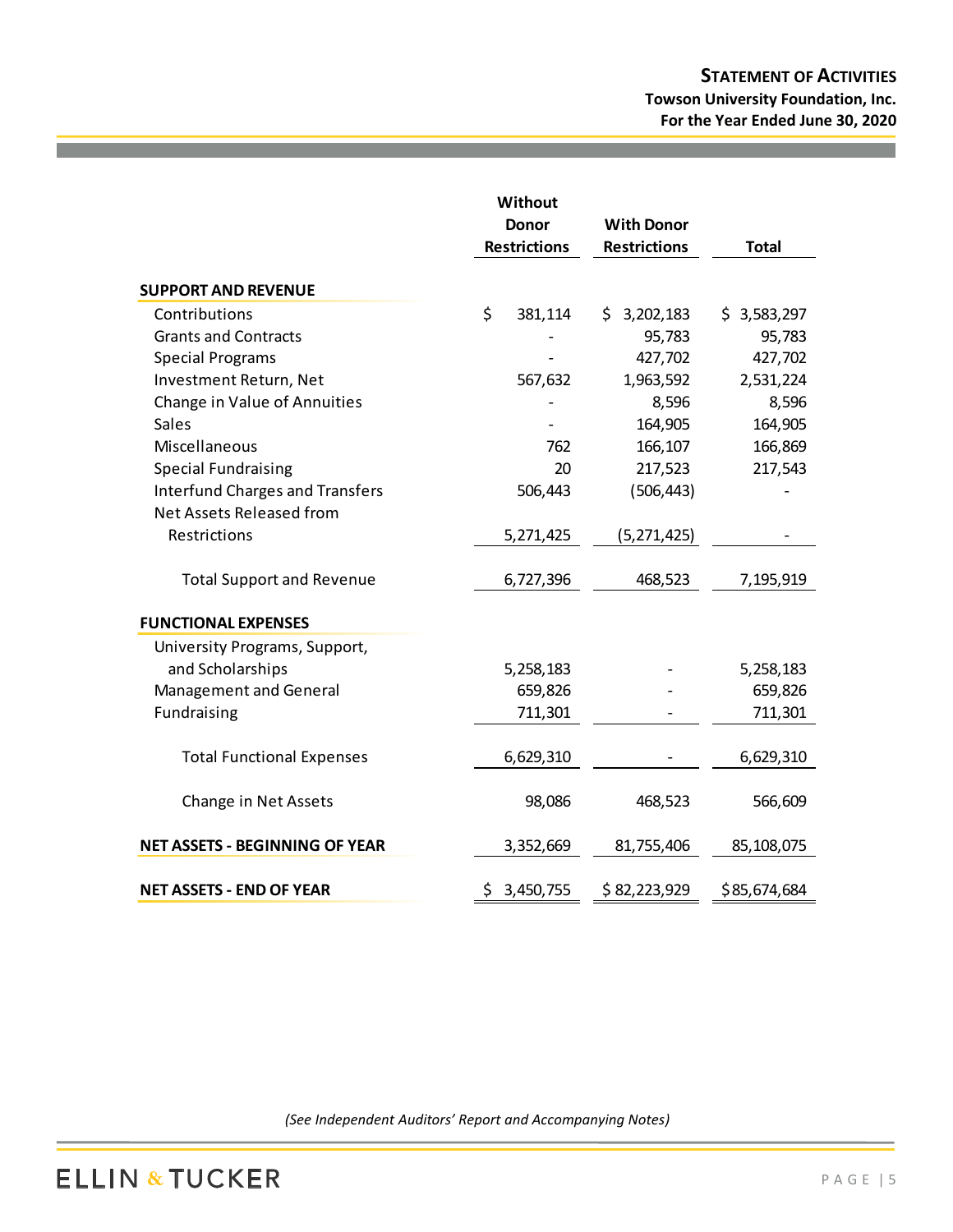|                                               | <b>University</b><br>Programs, Support, |                  | Management  |         |                    |                          |               |  |
|-----------------------------------------------|-----------------------------------------|------------------|-------------|---------|--------------------|--------------------------|---------------|--|
|                                               |                                         | and Scholarships | and General |         | <b>Fundraising</b> |                          | Total         |  |
| Personnel                                     | \$                                      |                  | \$          | 398,463 | \$                 | 225                      | \$<br>398,688 |  |
| <b>Scholarships and Awards</b>                |                                         | 2,218,599        |             |         |                    |                          | 2,218,599     |  |
| <b>Special Events</b>                         |                                         |                  |             |         |                    | 141                      | 141           |  |
| Consultants                                   |                                         | 361,799          |             | 32,600  |                    | 135,675                  | 530,074       |  |
| <b>Public Relations and Promotions</b>        |                                         | 82,895           |             | 399     |                    | 40,533                   | 123,827       |  |
| Transfer of Equipment to Towson University    |                                         | 123,256          |             |         |                    | 4,170                    | 127,426       |  |
| <b>Financial Support to Towson University</b> |                                         | 1,198,358        |             | 92,675  |                    | 33,966                   | 1,324,999     |  |
| Printing                                      |                                         | 40,369           |             | 180     |                    | 18,895                   | 59,444        |  |
| Equipment                                     |                                         | 129,296          |             | 65,271  |                    | 32,622                   | 227,189       |  |
| <b>Bank Fees</b>                              |                                         | 54,852           |             | 15,612  |                    | 39,110                   | 109,574       |  |
| <b>Educational Programs</b>                   |                                         | 153,169          |             |         |                    |                          | 153,169       |  |
| <b>Contractual Services</b>                   |                                         | 32,081           |             | 1,179   |                    | 7,084                    | 40,344        |  |
| Conferences                                   |                                         | 12,527           |             | 318     |                    | 220                      | 13,065        |  |
| Advertising                                   |                                         | 10,845           |             |         |                    | 1,420                    | 12,265        |  |
| Insurance                                     |                                         | 419,739          |             | 16,987  |                    | $\overline{\phantom{0}}$ | 436,726       |  |
| Travel                                        |                                         | 6,109            |             | 573     |                    | 214                      | 6,896         |  |
| Office                                        |                                         | 4,723            |             | 3,691   |                    | 706                      | 9,120         |  |
| Legal and Professional                        |                                         | 9,600            |             | 53,371  |                    |                          | 62,971        |  |
| <b>Building</b>                               |                                         | 46               |             |         |                    |                          | 46            |  |
| Dues and Memberships                          |                                         | 15,170           |             | 5,933   |                    | 8,870                    | 29,973        |  |
| Telephone                                     |                                         | 1,954            |             | 578     |                    |                          | 2,532         |  |
| Postage                                       |                                         | 9,882            |             | 334     |                    | 14,938                   | 25,154        |  |
| Depreciation                                  |                                         |                  |             | 851     |                    |                          | 851           |  |
| Miscellaneous                                 |                                         | 24,555           |             | 11,006  |                    | 29,759                   | 65,320        |  |
| <b>Total Functional Expenses</b>              | \$                                      | 4,909,824        | \$          | 700,021 | \$                 | 368,548                  | \$5,978,393   |  |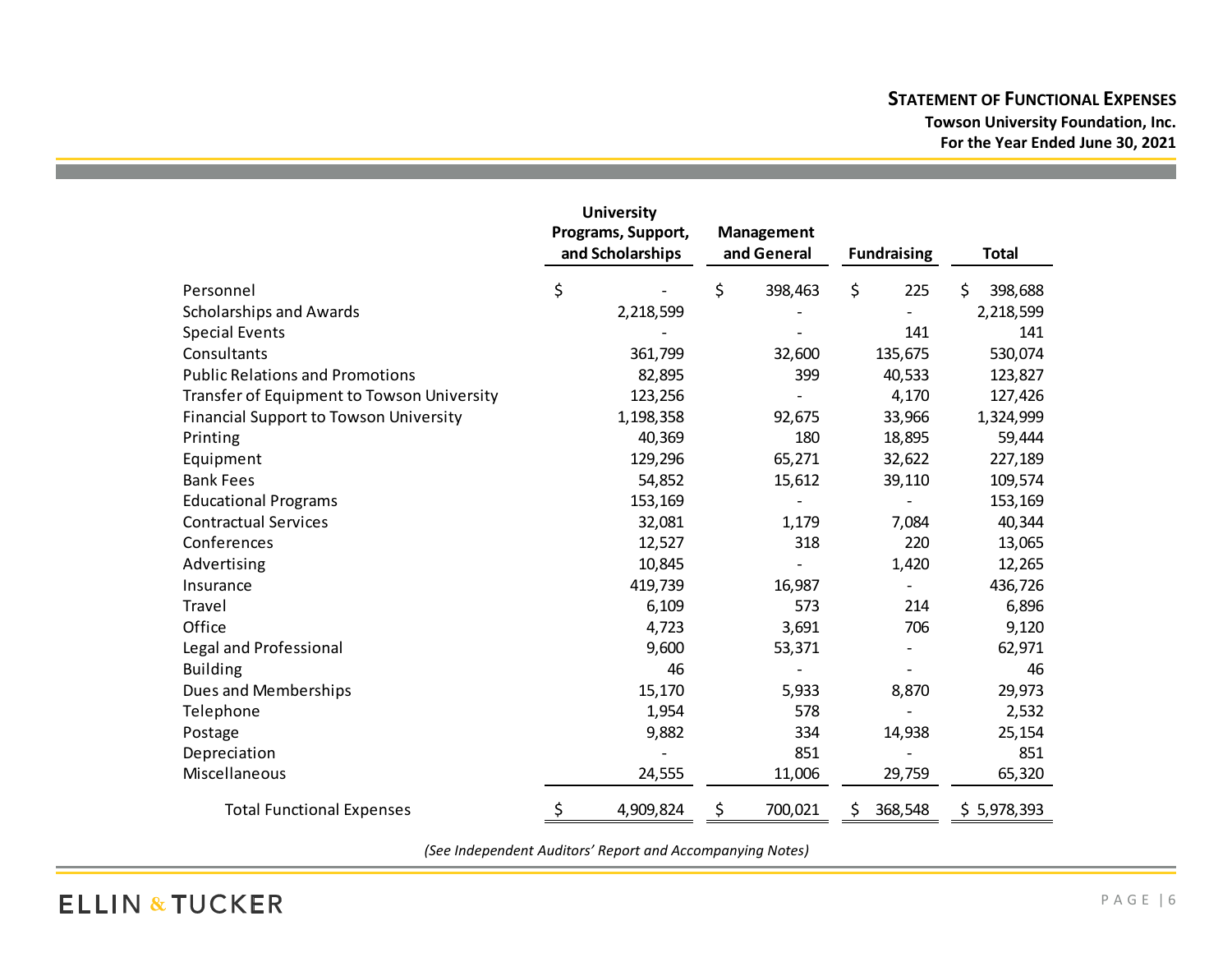|                                               |                                        | <b>University</b> |                                  |         |                    |         |               |
|-----------------------------------------------|----------------------------------------|-------------------|----------------------------------|---------|--------------------|---------|---------------|
|                                               | Programs, Support,<br>and Scholarships |                   | <b>Management</b><br>and General |         | <b>Fundraising</b> |         | <b>Total</b>  |
| Personnel                                     | \$                                     |                   | \$                               | 398,847 | \$                 | 83,520  | \$<br>482,367 |
| <b>Scholarships and Awards</b>                |                                        | 2,150,424         |                                  |         |                    |         | 2,150,424     |
| <b>Program Events</b>                         |                                        | 37,105            |                                  |         |                    |         | 37,105        |
| <b>Special Events</b>                         |                                        |                   |                                  |         |                    | 661     | 661           |
| Consultants                                   |                                        | 419,280           |                                  | 4,700   |                    | 259,854 | 683,834       |
| <b>Public Relations and Promotions</b>        |                                        | 442,204           |                                  | 106     |                    | 143,411 | 585,721       |
| Transfer of Equipment to Towson University    |                                        | 313,935           |                                  |         |                    | 47,141  | 361,076       |
| <b>Financial Support to Towson University</b> |                                        | 1,161,769         |                                  | 89,289  |                    | 6,695   | 1,257,753     |
| Printing                                      |                                        | 90,515            |                                  | 863     |                    | 3,245   | 94,623        |
| Equipment                                     |                                        | 100,799           |                                  | 52,536  |                    | 76,359  | 229,694       |
| <b>Bank Fees</b>                              |                                        | 42,024            |                                  | 15,684  |                    | 35,759  | 93,467        |
| <b>Educational Programs</b>                   |                                        | 232,710           |                                  |         |                    | 92      | 232,802       |
| <b>Contractual Services</b>                   |                                        | 37,680            |                                  | 3,360   |                    | 8,693   | 49,733        |
| Conferences                                   |                                        | 37,118            |                                  | 298     |                    | 585     | 38,001        |
| Advertising                                   |                                        | 590               |                                  |         |                    | 64      | 654           |
| Insurance                                     |                                        | 5,092             |                                  | 16,744  |                    |         | 21,836        |
| Travel                                        |                                        | 121,158           |                                  | 224     |                    | 3,961   | 125,343       |
| Office                                        |                                        | 12,234            |                                  | 4,944   |                    | 1,282   | 18,460        |
| Legal and Professional                        |                                        |                   |                                  | 52,769  |                    |         | 52,769        |
| Dues and Memberships                          |                                        | 21,159            |                                  | 6,336   |                    | 4,855   | 32,350        |
| Telephone                                     |                                        | 2,392             |                                  | 1,440   |                    |         | 3,832         |
| Postage                                       |                                        | 7,733             |                                  | 259     |                    | 522     | 8,514         |
| Depreciation                                  |                                        |                   |                                  | 1,348   |                    |         | 1,348         |
| Miscellaneous                                 |                                        | 22,262            |                                  | 10,079  |                    | 34,602  | 66,943        |
| <b>Total Functional Expenses</b>              | \$                                     | 5,258,183         | \$                               | 659,826 | Ş                  | 711,301 | \$6,629,310   |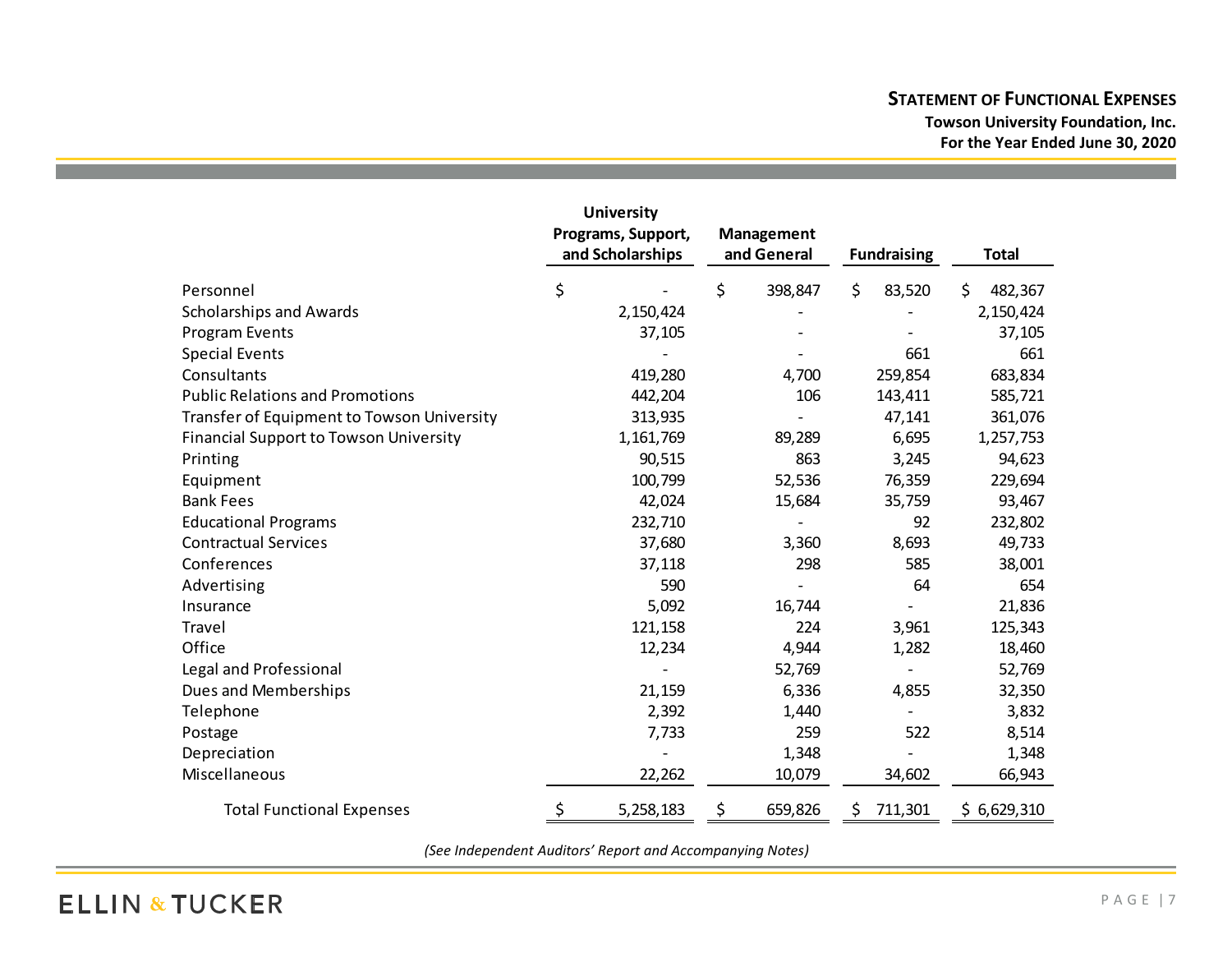|                                                      | 2021           | 2020           |
|------------------------------------------------------|----------------|----------------|
| <b>CASH FLOWS FROM OPERATING ACTIVITIES</b>          |                |                |
| Change in Net Assets                                 | \$23,632,501   | \$<br>566,609  |
| Adjustments to Reconcile Change in Net Assets to     |                |                |
| Net Cash Provided by (Used in) Operating Activities: |                |                |
| Depreciation                                         | 851            | 1,348          |
| Increase in Allowance for Uncollectible Pledges      | 192,817        | 90,664         |
| Change in Discount on Contributions Receivable       | (5,200)        | (135, 503)     |
| <b>Restricted Contributions for Endowment</b>        | (2,617,892)    | (1,668,601)    |
| <b>Realized Gain on Sale of Investments</b>          | (4,991,829)    | (197,063)      |
| Unrealized Gain on Investments                       | (13, 983, 411) | (439, 386)     |
| <b>Net Changes in:</b>                               |                |                |
| Receivables                                          | (613, 654)     | 912,787        |
| <b>Charitable Trusts</b>                             | (45, 560)      | 4,165          |
| Accounts Payable, Accrued Expenses, and              |                |                |
| Scholarships Payable                                 | (71, 793)      | (670, 016)     |
| Net Cash Provided by (Used in) Operating Activities  | 1,496,830      | (1,534,996)    |
| <b>CASH FLOWS FROM INVESTING ACTIVITIES</b>          |                |                |
| <b>Purchase of Investments</b>                       | (25, 599, 024) | (18, 323, 195) |
| Sale of Investments                                  | 23,571,201     | 16,135,900     |
| Net Cash Used in Investing Activities                | (2,027,823)    | (2, 187, 295)  |
| <b>CASH FLOWS FROM FINANCING ACTIVITIES</b>          |                |                |
| <b>Restricted Contributions for Endowment</b>        | 2,617,892      | 1,668,601      |
| Net Change in Cash and Cash Equivalents              | 2,086,899      | (2,053,690)    |
| CASH AND CASH EQUIVALENTS - BEGINNING OF YEAR        | 1,745,618      | 3,799,308      |
| CASH AND CASH EQUIVALENTS - END OF YEAR              | \$3,832,517    | \$1,745,618    |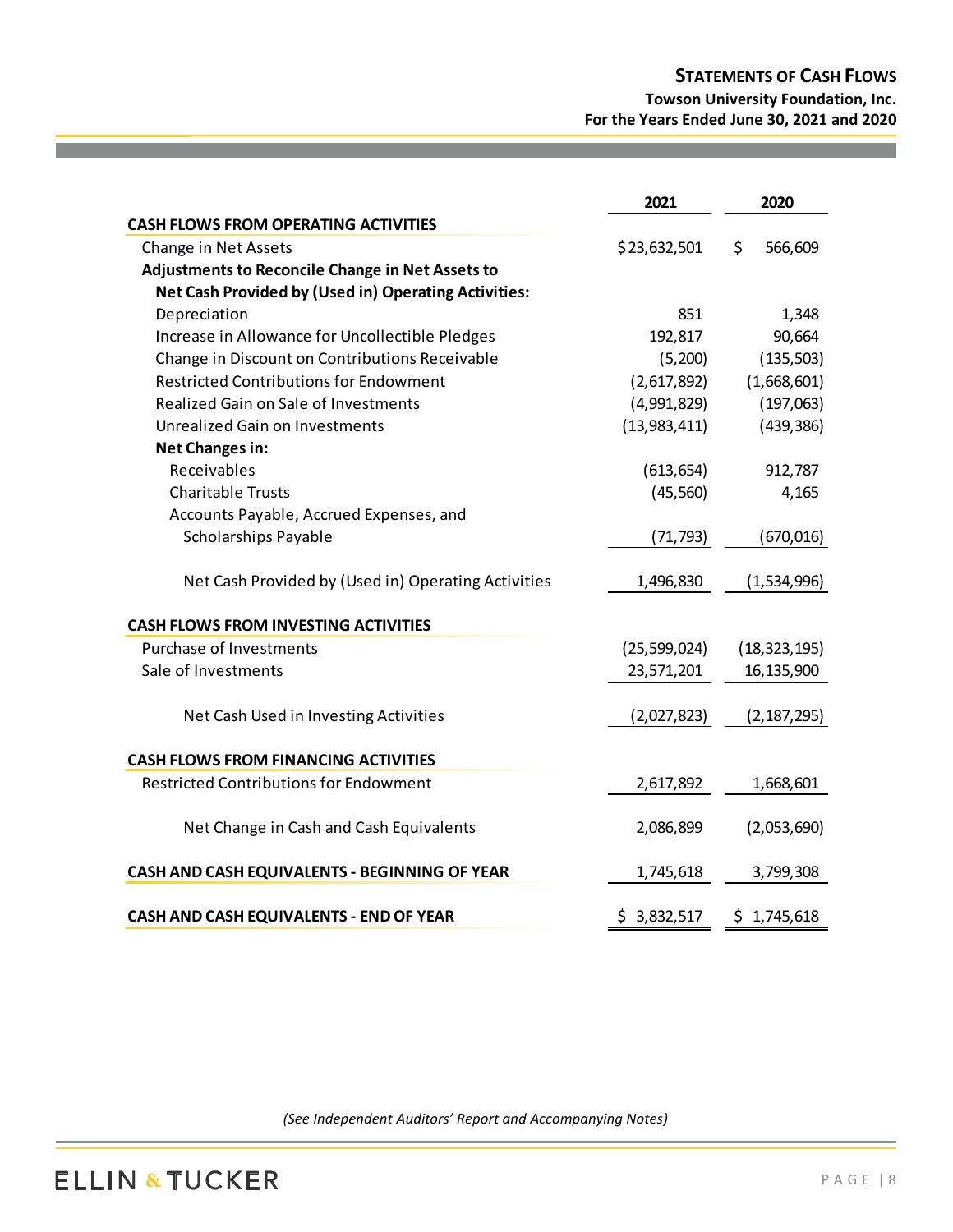#### **NOTE 1 SUMMARY OF SIGNIFICANT ACCOUNTING POLICIES**

#### **NATURE OF FOUNDATION**

Towson University Foundation, Inc. (Foundation), a non-profit corporation formed in 1970, manages funds received for the benefit of Towson University (University). The Foundation is organized to receive, hold, invest, manage, use, dispose of, and administer property of all kinds whether given absolutely, in trust, or by way of agency or otherwise for the benefit and promotion of the University or for all of the education and support activities that may be conducted by the University.

In fulfilling its mission, the Foundation maintains three separate and distinct account types:

#### **ENDOWMENT ACCOUNTS**

Accounts established where the principal is retained in perpetuity and carried as net assets with donor restrictions. Income generated from the invested principal is used to fulfill the donor's intent, allow for associated fees, and continue the growth of the endowment in order to maintain its value over time. A scholarship endowment requires a \$25,000 minimum gift that may be accumulated over a three-year period. Non-scholarship endowments require a \$10,000 minimum gift and also may be accumulated over a three-year period. Amounts available for spending against the endowment are calculated annually as of June 30, subject to policies and procedures of the Foundation.

#### **SCHOLARSHIP/AWARD ACCOUNTS**

Accounts established to accept gifts restricted by the donor for the presentation of scholarships and awards and whose gift amount does not qualify as an endowment or was not intended to be an endowment by the donor. The net assets are reported with donor restrictions until expended.

#### **UNIVERSITY PROGRAMS AND SUPPORT ACCOUNTS**

Accounts used for current activities and operations to support the University. These accounts result from gifts and fundraising events sponsored by various University departments and affiliated on-campus activity groups. Expenditures are reflected as University and/or department program services within the financial statements. The net assets are reported with or without donor restrictions until expended.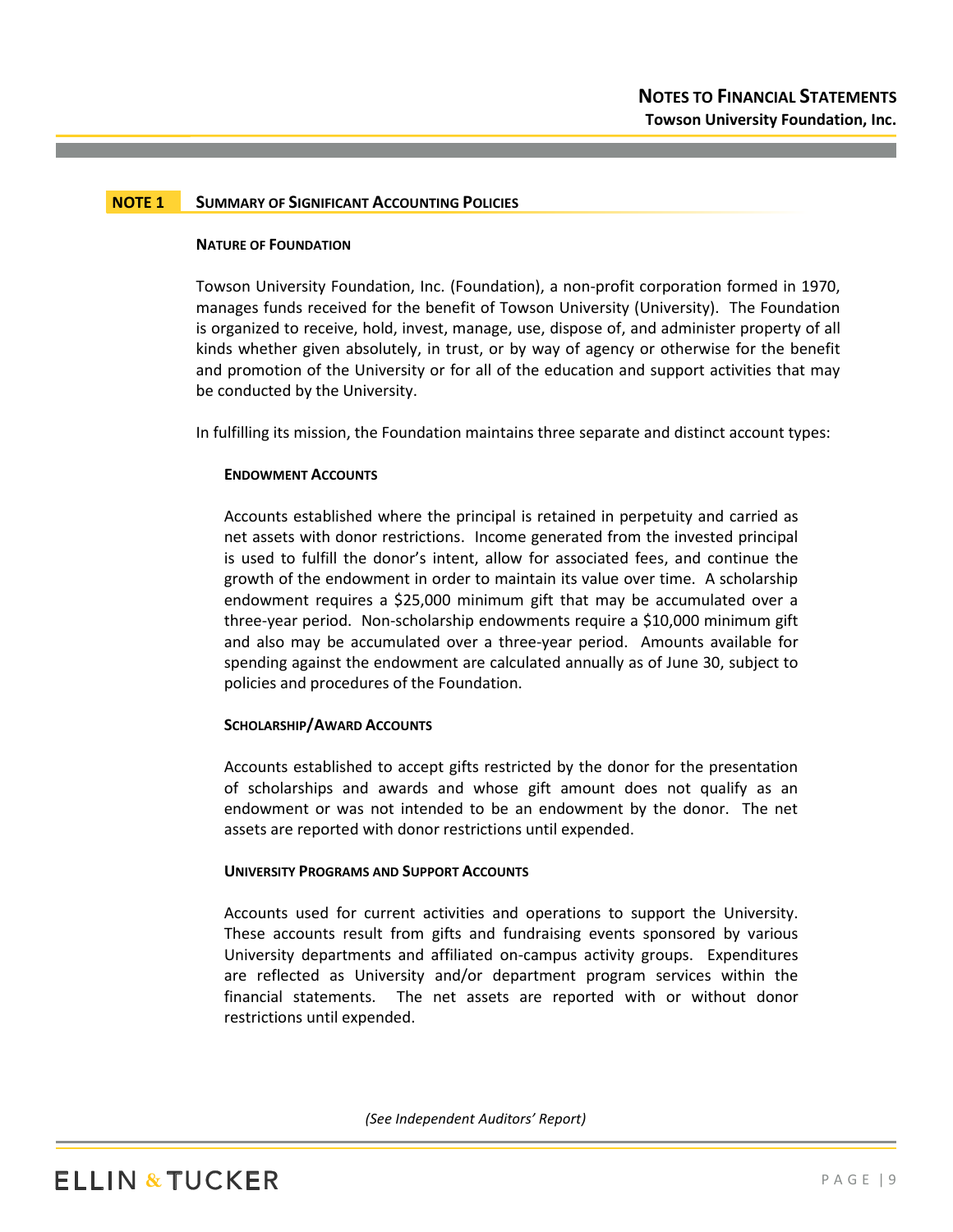#### **ACCOUNTING STANDARDS CODIFICATION**

All references in the financial statements to the Codification refer to the Accounting Standards Codification and the Hierarchy of Generally Accepted Accounting Principles (GAAP) issued by the Financial Accounting Standards Board (FASB). The Codification is the single source of authoritative GAAP in the United States.

## **NEW ACCOUNTING STANDARDS UPDATE**

In March 2019, the FASB issued Accounting Standards Update (ASU) 2019-03, Not-for-Profit Entities (Topic 958), which amends the definition of and enhances disclosure of collections held by not-for-profit entities. The Foundation adopted ASU 2019-03 effective July 1, 2020 using the modified prospective approach. The adoption of ASU 2019-03 did not materially impact the financial statements.

## **BASIS OF ACCOUNTING AND PRESENTATION**

The financial statements were prepared on the accrual basis of accounting in accordance with GAAP. Under the accrual basis of accounting, support and revenue are recorded when earned and expenses are recorded when incurred. Net assets, revenues, and expenses are classified based on the existence or absence of donor-imposed restrictions. Net assets without donor restrictions are comprised of operating funds (resources available for support of operations) and Board-designated funds (resources to be spent only for purposes approved by the Board). Net assets with donor restrictions consist of assets whose use is limited by donor-imposed, time, and/or purpose restrictions.

# **USE OF ESTIMATES**

The preparation of financial statements in conformity with GAAP requires management to make estimates and assumptions. These estimates and assumptions affect the reported amounts of assets and liabilities and disclosure of contingent assets and liabilities at the date of the financial statements and revenues and expenses during the reporting period. Actual results could differ from those estimates.

#### **REVENUE RECOGNITION**

Contributions, which include unconditional promises to give, are recorded as revenue in the period the promise is received and as contributions receivable in the Statements of Financial Position as long as receipt is expected within five years. Unconditional promises to give which are expected to be received after five years are not recorded as income until receipt is expected within five years and collection is not in doubt. Conditional promises to give are recorded as revenue when conditions of receipt are met, and the receivable is due within five years.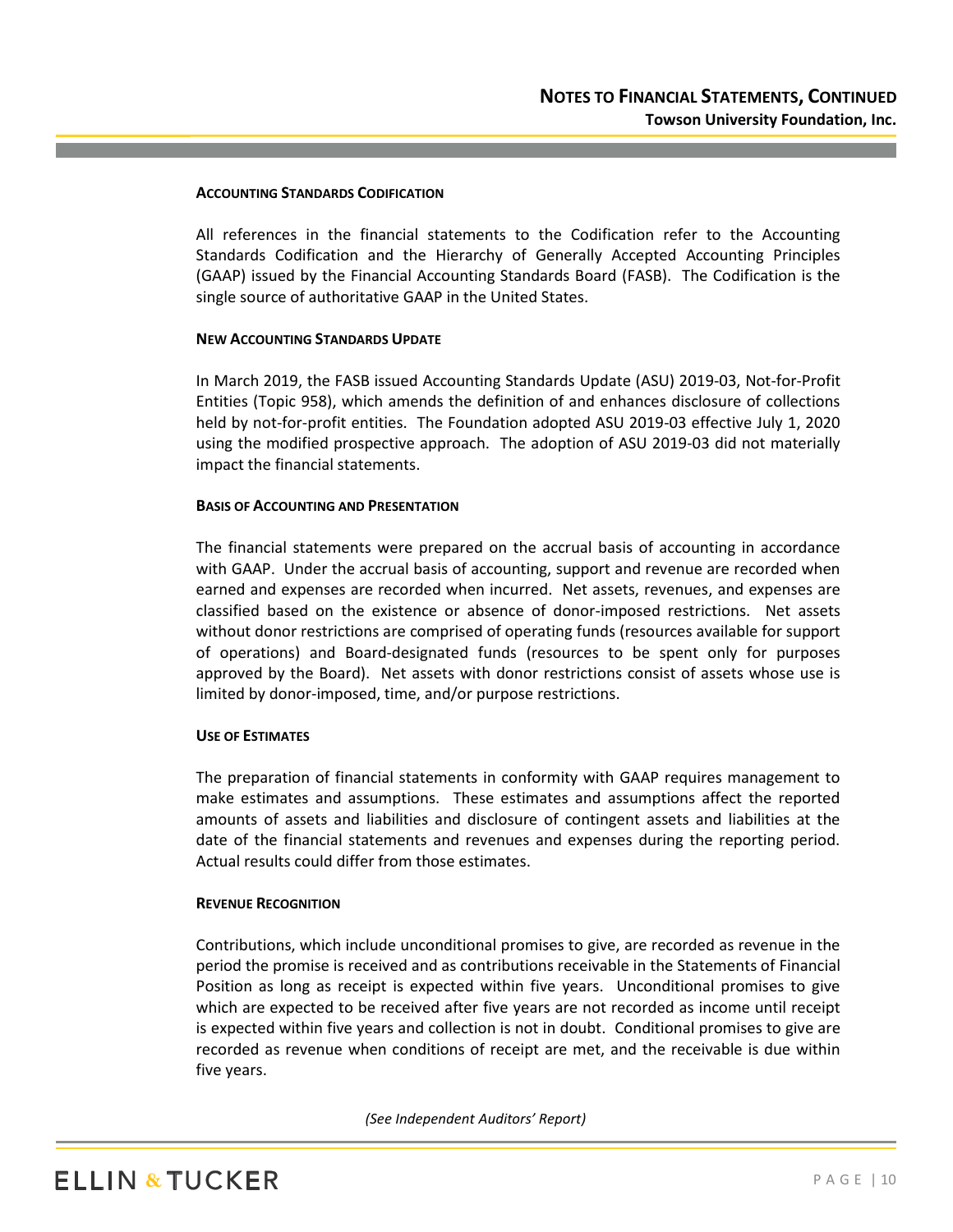## **CASH EQUIVALENTS**

For purposes of the Statements of Cash Flows, cash equivalents include time deposits, certificates of deposit, and all highly liquid debt instruments with original maturities of three months or less.

#### **CASH AND INVESTMENTS**

As of June 30, 2021 and 2020, the Foundation had cash and investments, which are held by local banks and an investment management organization, in excess of statutory or private deposit insurance. The Foundation believes it is not exposed to any significant credit risk on cash.

Investments are reported at fair value in the Statements of Financial Position. Realized and unrealized gains and losses are included in the Statements of Activities. See Note 5 for a discussion of fair value measurements.

#### **CONTRIBUTIONS**

In accordance with the Not-for-Profit Entities Revenue Recognition Topic of the Codification, contributions received are recorded as support within net assets with donor restrictions or net assets without donor restrictions. All donor-restricted support is reported as an increase in support in net assets with donor restrictions, depending on the nature of the restriction.

#### **EQUIPMENT**

Furnishings and equipment above \$1,000 are recorded at cost if purchased or fair value at the date of the donation if received by gift. Lesser amounts are expensed. Furnishings and equipment (except for general ledger software and equipment used by the Foundation) are gifted to the University and expensed by the Foundation as acquired. Software and equipment are depreciated over their estimated useful lives ranging from three to five years using the straight-line method.

#### **CHARITABLE TRUSTS**

Charitable trusts represent the estimated net present value of charitable remainder trusts that name the Foundation as the beneficiary.

#### **COLLECTIONS**

The Foundation's collections consist of art objects and antiques held for educational, research, scientific, and curatorial purposes. Each of the items is catalogued, preserved, and cared for, and activities verifying its existence and assessing its condition are performed periodically. The Foundation estimates the value of the collections at approximately \$2,253,000. The collections, which were acquired through contributions since the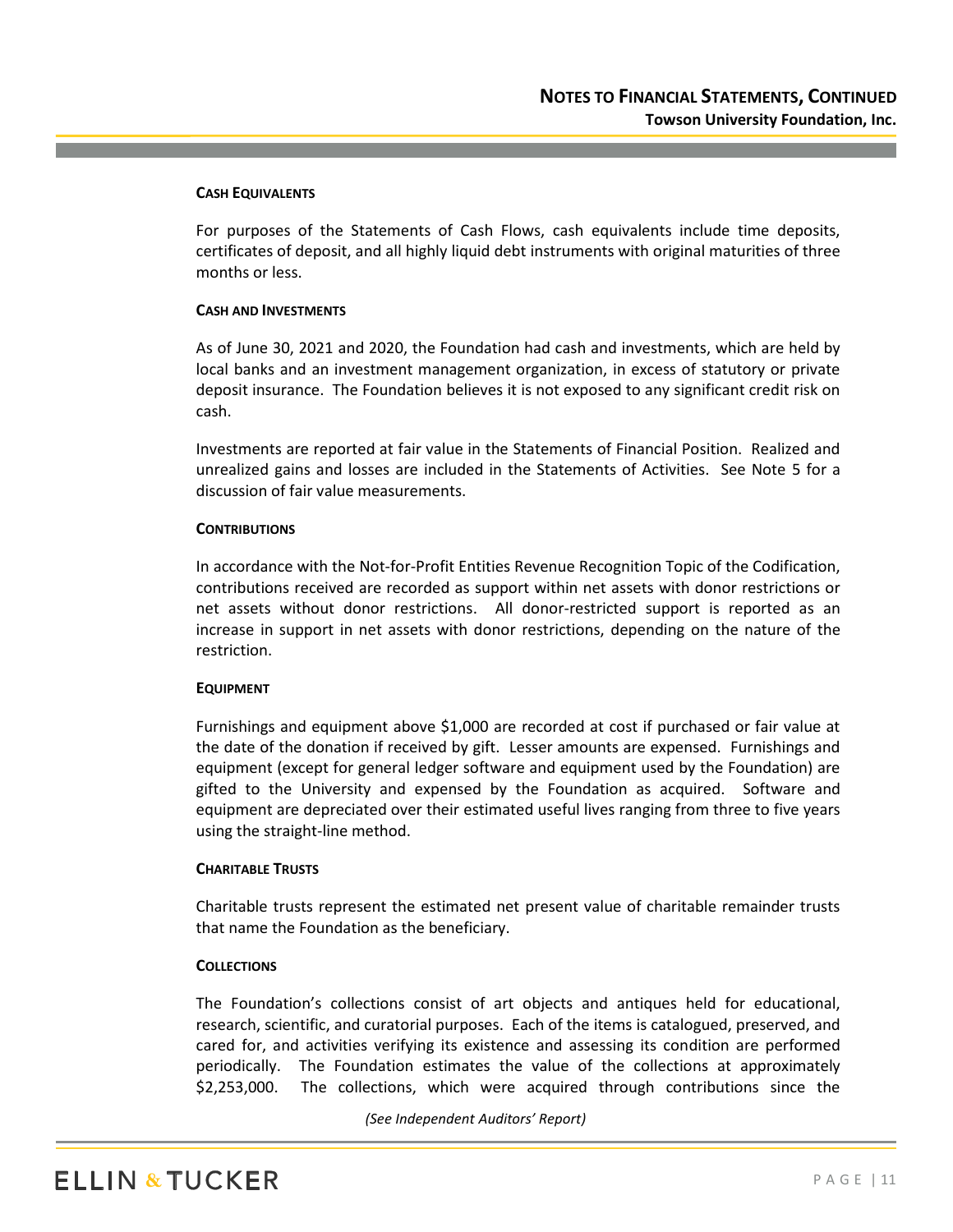Foundation's inception, are not recognized as assets in the Statements of Financial Position. Purchases of collection items are recorded as decreases in net assets without donor restrictions in the year in which the items are acquired or as decreases in net assets with donor restrictions if the net assets used to purchase the items are restricted by donors. Contributions of collection items are not reflected in the financial statements. Proceeds from deaccessions or insurance recoveries are used to acquire, preserve, or manage artifacts in the collection.

#### **RISK AND UNCERTAINTIES**

The Foundation invests in various investment securities. Investment securities are exposed to various risks, such as interest rate, market, and credit risks. Due to the level of risk associated with certain investment securities, it is at least reasonably possible that changes in the values of investment securities will occur in the near term, and such changes could materially affect amounts reported in the financial statements.

#### **SUBSEQUENT EVENTS**

The Foundation evaluated subsequent events and transactions for potential recognition or disclosure in the financial statements through September 21, 2021, the date the financial statements were available to be issued.

#### **NOTE 2 LIQUIDITY AND AVAILABILITY OF FINANCIAL ASSETS**

The Foundation's financial assets available to meet cash needs for general expenditures within one year of the Statements of Financial Position date were as follows:

|                                                                   | 2021            | 2020             |
|-------------------------------------------------------------------|-----------------|------------------|
| Cash and Cash Equivalents                                         | \$<br>3,832,517 | \$.<br>1,745,618 |
| Accrued Interest Receivable                                       | 79,019          | 94,139           |
| Investments                                                       | 102,958,838     | 81,955,775       |
| Contributions Receivable                                          | 2,721,399       | 2,343,785        |
| Other Assets                                                      | 188,551         | 119,526          |
| Charitable Trusts                                                 | 161,439         | 115,879          |
| <b>Total Financial Assets</b>                                     | 109,941,763     | 86,374,722       |
| <b>Financial Assets to Be Collected in More Than</b><br>One Year: |                 |                  |
| <b>Charitable Trusts</b>                                          | (161,439)       | (115, 879)       |
| Other Assets                                                      | (54,973)        | (59,206)         |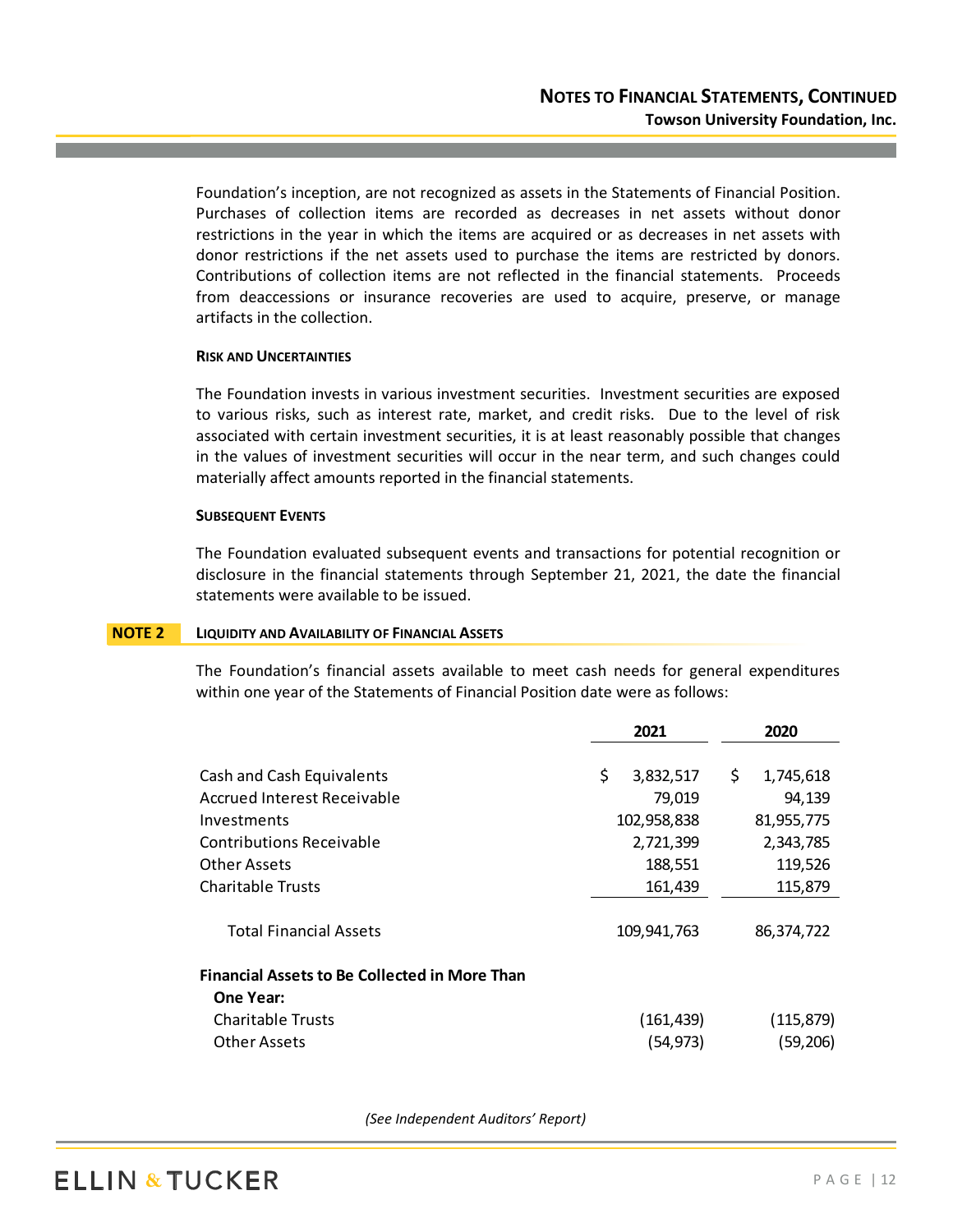# **NOTES TO FINANCIAL STATEMENTS, CONTINUED**

| Towson University Foundation, Inc. |  |
|------------------------------------|--|
|------------------------------------|--|

|                                                                                           | 2021           | 2020           |
|-------------------------------------------------------------------------------------------|----------------|----------------|
| <b>Contractual or Donor-Imposed Restrictions:</b><br>Endowment Funds                      | (48, 243, 627) | (45, 577, 133) |
| Donor Contributions Restricted to Specific<br>Purposes                                    | (56, 463, 773) | (36,646,796)   |
| Financial Assets Available to Meet Cash Needs                                             |                |                |
| for General Expenditures within One Year                                                  | 5,017,951      | 3,975,708      |
| <b>Board-Designated Operating Reserves</b>                                                | (425, 661)     | (303,382)      |
| Financial Assets Available to Meet Cash Needs<br>for General Expenditures within One Year |                |                |
| after Board Designations                                                                  | 4,592,290      | 3,672,326      |

As part of the Foundation's liquidity management, it has a policy to structure its financial assets to be available as its general expenditures, liabilities, and other obligations come due.

#### **NOTE 3 INCOME TAXES**

The Foundation is exempt from federal and state income taxes under Section 501(c)(3) of the Internal Revenue Code (IRC). In addition, the Internal Revenue Service determined the Foundation is not a private foundation within the meaning of Section 509(a) of the IRC.

The Foundation follows the provisions of Accounting for Uncertainty in Income Taxes under the Income Taxes Topic of the Codification. The Codification requires the Foundation's evaluation of tax positions, which include maintaining its tax-exempt status and the taxability of any unrelated business income, and does not allow recognition of tax positions which do not meet a "more-likely-than-not" threshold of being sustained by the applicable tax authority. Management does not believe it took any tax positions that would not meet this threshold.

#### **NOTE 4 AFFILIATIONS**

The Foundation is a state university-affiliated foundation organized and operated for the benefit of, and to carry out, the purpose of the University, a constituent institution of the University System of Maryland.

The president of the University serves as an ex-officio member of the Foundation's Board.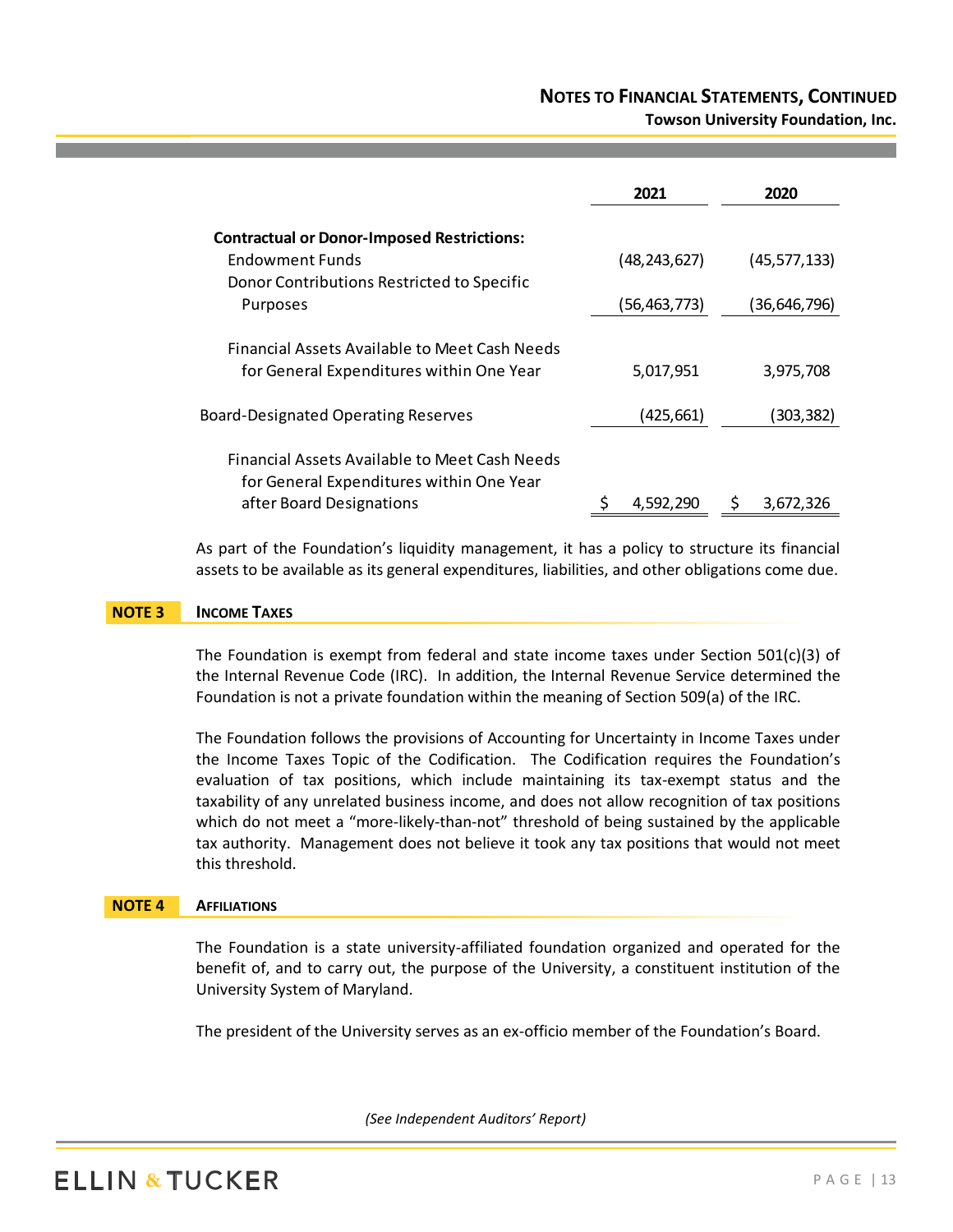# **NOTE 5 VALUATION OF INVESTMENTS**

Investments at June 30, 2021 and 2020 consisted of the following:

|                                | 2021          |    | 2020          |    |              |    |               |
|--------------------------------|---------------|----|---------------|----|--------------|----|---------------|
|                                | Cost          |    | <b>Market</b> |    | Cost         |    | <b>Market</b> |
|                                |               |    |               |    |              |    |               |
| <b>Certificates of Deposit</b> | \$<br>991,498 | S. | 1,002,229     | \$ | 802,493      | \$ | 831,101       |
| <b>Bond Mutual Funds</b>       | 14,118,084    |    | 14,593,603    |    | 12,341,175   |    | 12,819,978    |
| <b>Stock Mutual Funds</b>      | 26,271,416    |    | 57,749,880    |    | 22,781,676   |    | 42,733,443    |
| <b>University System</b>       |               |    |               |    |              |    |               |
| of Maryland                    |               |    |               |    |              |    |               |
| Foundation, Inc.               |               |    |               |    |              |    |               |
| Fund                           | 7,514,230     |    | 12,127,455    |    | 7,469,191    |    | 9,583,235     |
| Collateralized Loan            |               |    |               |    |              |    |               |
| <b>Obligation Fund</b>         | 3,383,073     |    | 3,398,207     |    | 3,317,918    |    | 3,189,837     |
| Corporate Bonds and            |               |    |               |    |              |    |               |
| U.S. Treasury and              |               |    |               |    |              |    |               |
| <b>Government Agency</b>       |               |    |               |    |              |    |               |
| Securities                     | 13,674,421    |    | 13,786,464    |    | 12, 231, 743 |    | 12,581,581    |
| <b>Common Stocks</b>           | 164,524       |    | 301,000       |    | 153,394      |    | 216,600       |
|                                |               |    |               |    |              |    |               |
|                                | \$66,117,246  |    | \$102,958,838 |    | \$59,097,590 |    | \$31,955,775  |

Investment income (loss) for the years ended June 30, 2021 and 2020 consisted of the following:

|                                        | 2021            | 2020           |
|----------------------------------------|-----------------|----------------|
|                                        |                 |                |
| Interest and Dividends                 | 1,853,075<br>S. | 2,061,805<br>S |
| Realized Losses on Sale of Investments | (97,361)        | (23, 923)      |
| Realized Gains on Sale of Investments  | 5,089,190       | 220,986        |
| Unrealized Losses on Investments       | (330,128)       | (2,085,302)    |
| Unrealized Gains on Investments        | 14,313,539      | 2,524,688      |
|                                        | 20,828,315      | 2,698,254      |
| Less: Investment Fees                  | (190,345)       | (167, 030)     |
|                                        |                 |                |
| Total                                  | 20,637,970      | 2,531,224      |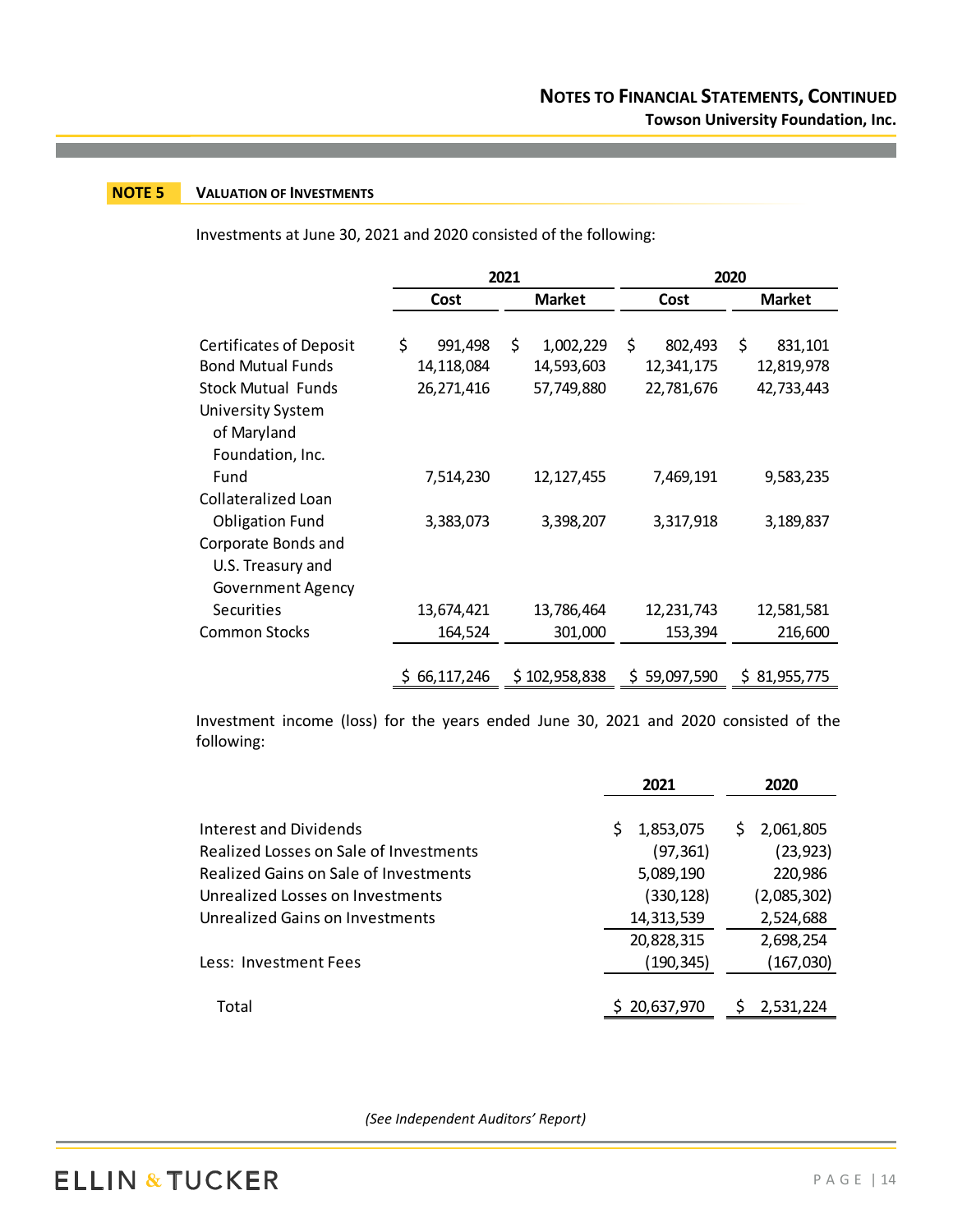The Fair Value Measurements and Disclosures Section of the Codification establishes a framework for measuring fair value. The framework provides a fair value hierarchy that prioritizes the inputs to valuation techniques used to measure fair value. The hierarchy gives the highest priority to unadjusted quoted prices in active markets for identical assets or liabilities (Level 1 measurements) and the lowest priority to unobservable inputs (Level 3 measurements). The three levels of the fair value hierarchy are described below:

- Level 1 Quoted prices are available in active markets for identical investments as of the reporting date. The types of investments in Level 1 include listed equities and listed derivatives. As required by the Codification, the Foundation does not adjust the quoted price for these investments, even in situations where it holds a large position and a sale could reasonably impact the quoted price.
- Level 2 Pricing inputs are other than quoted prices in active markets, which are either directly or indirectly observable as of the reporting date, and fair value is determined through the use of models or other valuation methodologies. Generally, investments in this category include corporate bonds and loans, less liquid and restricted equity securities, and certain over-the-counter derivatives.
- Level 3 Pricing inputs are unobservable for the investment and include situations where there is little, if any, market activity for the investment. The inputs into the determination of fair value require significant management judgment or estimation. Generally, investments in this category include general and limited partnership interests in corporate private equity and real estate funds, mezzanine funds, funds of hedge funds, distressed debt and non-investment grade residual interests in securitizations, and collateralized debt obligations.

In certain cases, the inputs used to measure fair value may fall into different levels of the fair value hierarchy. In such cases, an investment's level within the fair value hierarchy is based on the lowest level of input that is significant to the fair value measurement. The Foundation's assessment of the significance of a particular input to the fair value measurement in its entirety requires judgment and considers factors specific to the investment.

The following are descriptions of the valuation methodologies used for assets measured at fair value:

Mutual Funds and Common Stocks: Valued at quoted prices in an active market.

Corporate Bonds and U.S. Treasury and Government Agency Securities: Certain bonds and government securities are valued at the closing price reported in the market in which they are traded. Other bonds and government securities are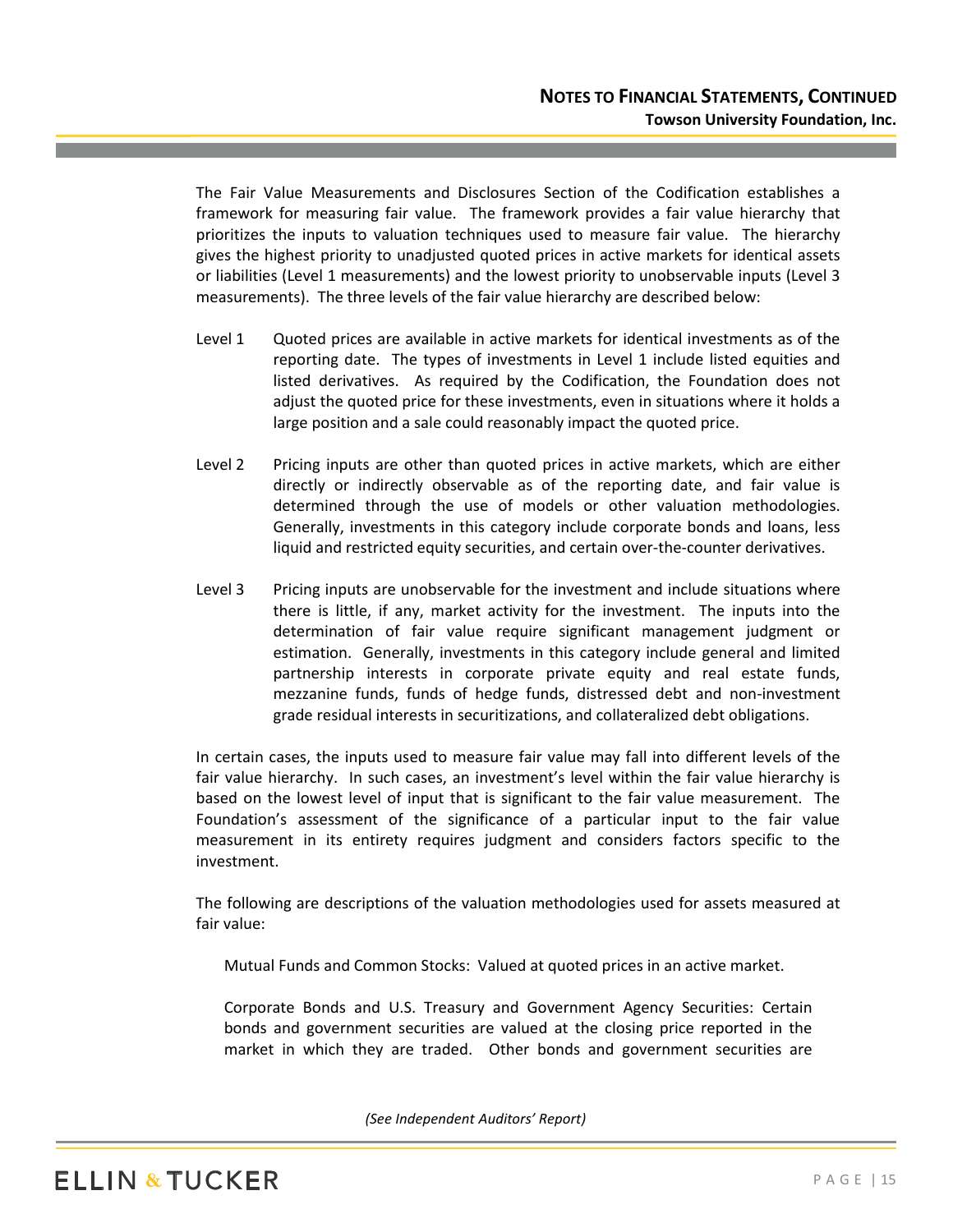valued based on yields currently available on comparable securities of issuers with similar credit ratings.

The methods described above may produce a fair value calculation that may not be indicative of net realizable value or reflective of future fair values. Furthermore, while the Foundation believes its valuation methods are appropriate and consistent with other market participants and has accepted those of the University System of Maryland Foundation with respect to its investments on behalf of the Foundation, the use of different methodologies or assumptions to determine the fair value of certain financial instruments could result in a different fair value measurement at the reporting date.

The Foundation follows ASU 2015-07, Disclosures for Investments in Certain Entities that Calculate Net Asset Value per Share. ASU 2015-07 removes the requirement to categorize investments for which fair value is measured using the net asset value (NAV) of the investment as a practical expedient within the fair value hierarchy. ASU 2015-07 also removes the requirement to make certain disclosures for investments that are eligible to be measured at fair value using the NAV practical expedient.

The Foundation's investments in Barings Investment Grade Collateralized Loan Obligation Fund and University System of Maryland Foundation, Inc. Comingled Fund are measured at fair value using the NAV as a practical expedient and are not categorized within the fair value hierarchy.

Barings Investment Grade CLO Fund (CLO Fund): The Foundation holds an interest in the CLO Fund. The CLO Fund invests primarily in a portfolio of debt tranches of cash flow collateralized loan obligations. Collateralized loan obligations are securitizations issued by bankruptcy remote, special purpose investment vehicles that are formed to acquire and manage investments and collateralized primarily by corporate loans that are senior in the underlying obligator's capital structure to other debt issued. Redemptions from the CLO Fund are available monthly and require 30 days advanced notice.

University System of Maryland Foundation, Inc. Comingled Fund (USMF Fund): The Foundation holds an interest in the USMF Fund. The University System of Maryland Foundation, Inc. has discretionary investment authority over the Foundation's interest and provides periodic value assessments of the USMF Fund, which are incorporated in the Foundation's financial statements. The USMF Fund's investments consist of equity and debt securities, private capital investment entities, off-shore investment vehicles, and other partnership investments. There are no redemption restrictions for withdrawing Foundation investments from the USMF Fund.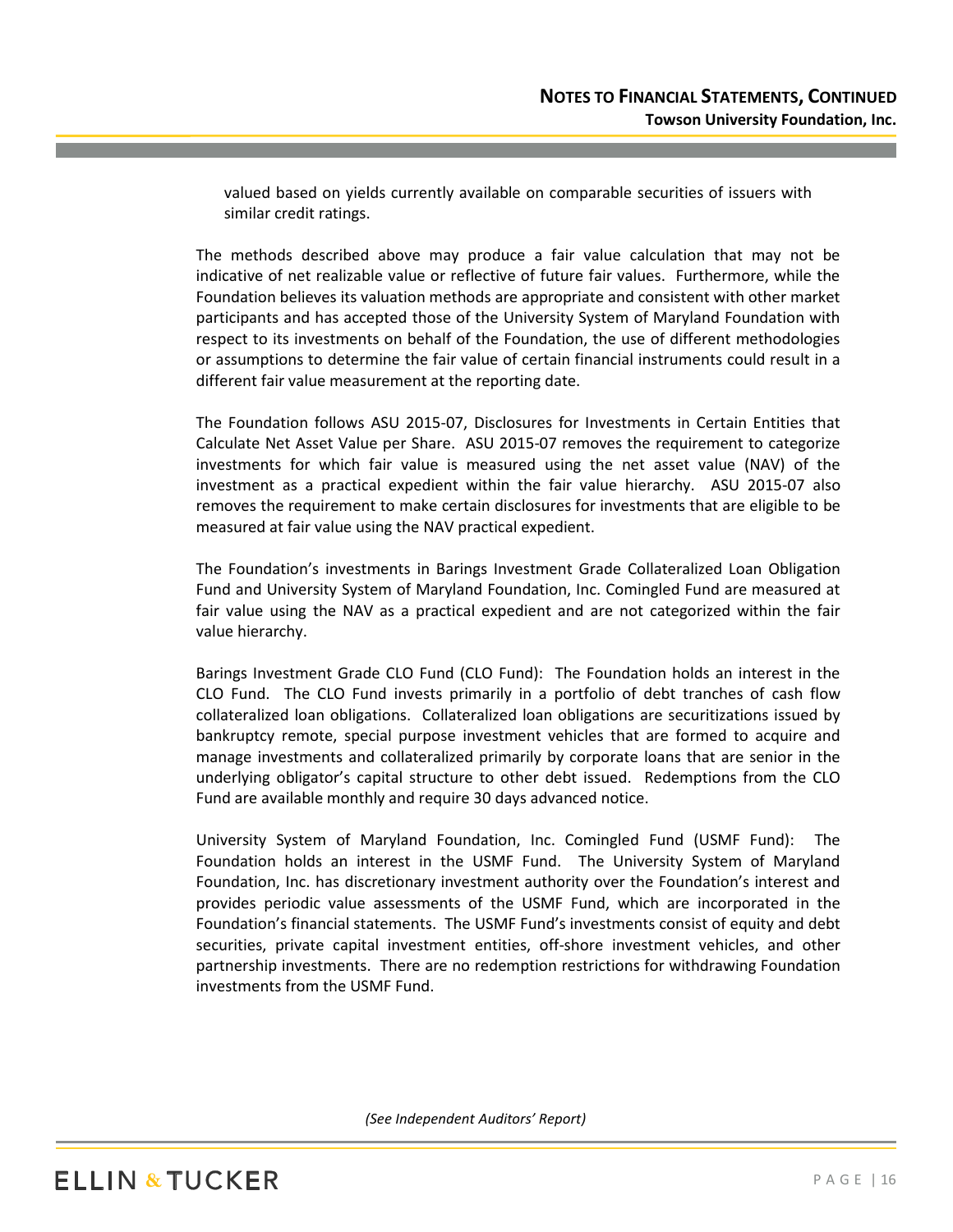|                                |                            | 2021         |                 |  |
|--------------------------------|----------------------------|--------------|-----------------|--|
|                                | Level 1                    | Level 2      | <b>Total</b>    |  |
| <b>Certificates of Deposit</b> | $\ddot{\phi}$<br>1,002,229 | - \$         | \$<br>1,002,229 |  |
| <b>Mutual Funds:</b>           |                            |              |                 |  |
| <b>Emerging Market</b>         | 4,682,099                  |              | 4,682,099       |  |
| Foreign Value                  | 4,713,414                  |              | 4,713,414       |  |
| <b>Bond</b>                    | 14,593,602                 |              | 14,593,602      |  |
| <b>Exchange Traded</b>         | 6,704,861                  |              | 6,704,861       |  |
| Blend                          | 41,649,507                 |              | 41,649,507      |  |
|                                | 72,343,483                 |              | 72,343,483      |  |
| <b>Common Stocks:</b>          |                            |              |                 |  |
| <b>Basic Materials</b>         | 8,174                      |              | 8,174           |  |
| <b>Consumer Goods</b>          | 32,464                     |              | 32,464          |  |
| Energy                         | 4,464                      |              | 4,464           |  |
| Financial                      | 31,105                     |              | 31,105          |  |
| Healthcare                     | 42,611                     |              | 42,611          |  |
| <b>Industrial Goods</b>        | 9,413                      |              | 9,413           |  |
| <b>Real Estate</b>             | 20,879                     |              | 20,879          |  |
| <b>Services</b>                | 44,949                     |              | 44,949          |  |
| Technology                     | 101,710                    |              | 101,710         |  |
| Utilities                      | 5,231                      |              | 5,231           |  |
|                                | 301,000                    |              | 301,000         |  |
| <b>Fixed Income:</b>           |                            |              |                 |  |
| Corporate Bonds                |                            | 6,637,546    | 6,637,546       |  |
| <b>Treasury Bonds</b>          |                            | 3,013,364    | 3,013,364       |  |
| <b>Agency Bonds</b>            |                            | 4,135,554    | 4,135,554       |  |
|                                |                            | 13,786,464   | 13,786,464      |  |
| <b>Total Investments</b>       |                            |              |                 |  |
| at Fair Value                  | \$73,646,712               | \$13,786,464 | 87,433,176      |  |
| CLO Fund                       |                            |              | 3,398,207       |  |
| <b>USMF Fund</b>               |                            |              | 12,127,455      |  |
| <b>Total Investments</b>       |                            |              | \$102,958,838   |  |

The following tables set forth by level, within the fair value hierarchy, the Foundation's assets at fair value as of June 30, 2021 and 2020: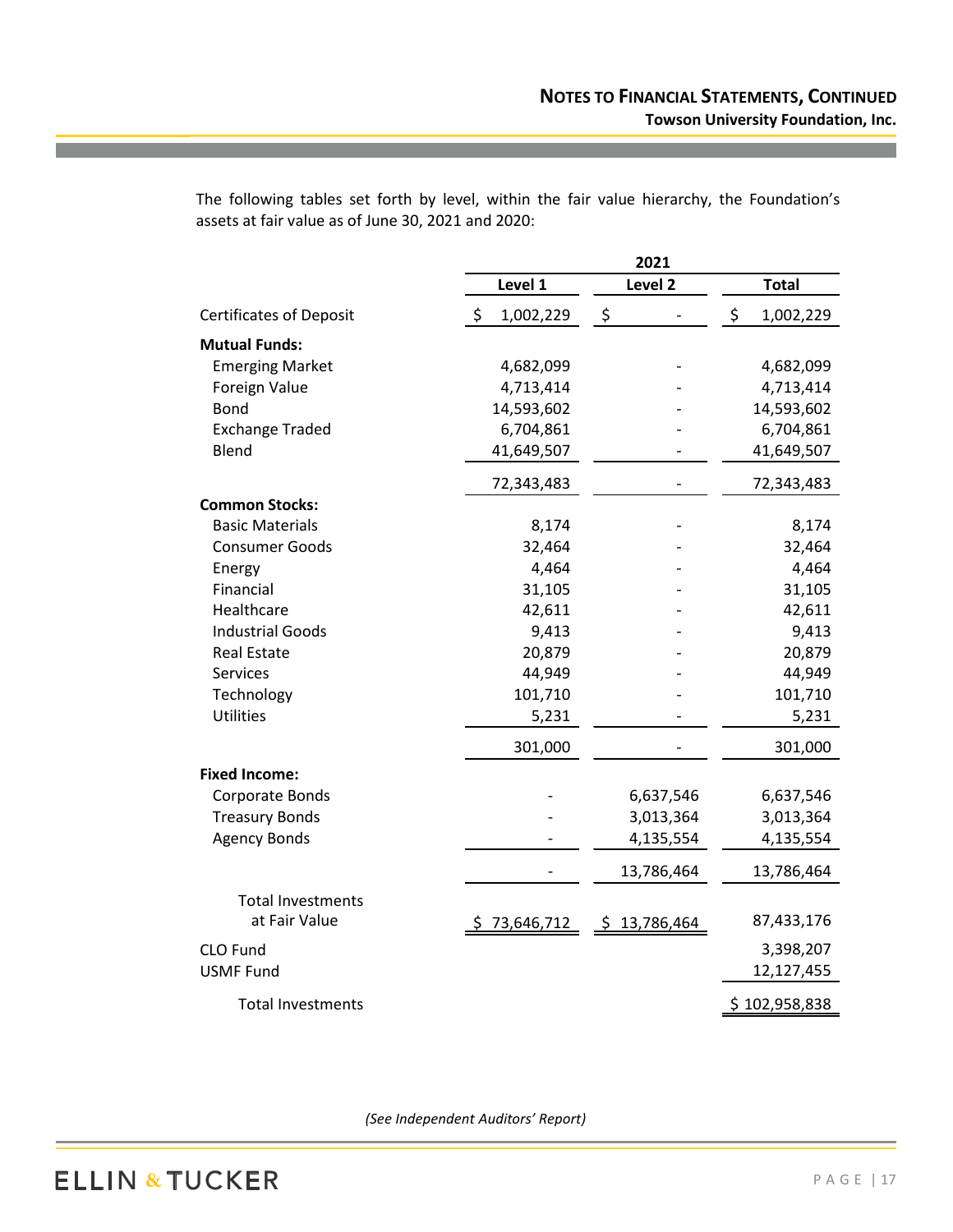# **NOTES TO FINANCIAL STATEMENTS, CONTINUED Towson University Foundation, Inc.**

|                                    | 2020          |    |                    |    |              |
|------------------------------------|---------------|----|--------------------|----|--------------|
|                                    | Level 1       |    | Level <sub>2</sub> |    | <b>Total</b> |
| Certificates of Deposit            | \$<br>831,101 | \$ |                    | \$ | 831,101      |
| <b>Mutual Funds:</b>               |               |    |                    |    |              |
| <b>Emerging Market</b>             | 3,330,739     |    |                    |    | 3,330,739    |
| Foreign Value                      | 3,193,927     |    |                    |    | 3,193,927    |
| <b>Bond</b>                        | 12,819,978    |    |                    |    | 12,819,978   |
| <b>Exchange Traded</b>             | 5,041,605     |    |                    |    | 5,041,605    |
| Blend                              | 31, 167, 172  |    |                    |    | 31, 167, 172 |
|                                    | 55,553,421    |    |                    |    | 55,553,421   |
| <b>Common Stocks:</b>              |               |    |                    |    |              |
| <b>Basic Materials</b>             | 9,720         |    |                    |    | 9,720        |
| <b>Consumer Goods</b>              | 28,570        |    |                    |    | 28,570       |
| Financial                          | 22,953        |    |                    |    | 22,953       |
| Healthcare                         | 31,800        |    |                    |    | 31,800       |
| <b>Industrial Goods</b>            | 4,032         |    |                    |    | 4,032        |
| <b>Real Estate</b>                 | 7,932         |    |                    |    | 7,932        |
| Services                           | 37,048        |    |                    |    | 37,048       |
| Technology                         | 70,315        |    |                    |    | 70,315       |
| <b>Utilities</b>                   | 4,230         |    |                    |    | 4,230        |
|                                    | 216,600       |    |                    |    | 216,600      |
| <b>Fixed Income:</b>               |               |    |                    |    |              |
| Corporate Bonds                    |               |    | 8,287,441          |    | 8,287,441    |
| <b>Treasury Bonds</b>              |               |    | 1,322,951          |    | 1,322,951    |
| <b>Agency Bonds</b>                |               |    | 2,971,189          |    | 2,971,189    |
|                                    |               |    | 12,581,581         |    | 12,581,581   |
| Total Investments<br>at Fair Value | \$56,601,122  |    | \$12,581,581       |    | 69,182,703   |
| <b>CLO Fund</b>                    |               |    |                    |    | 3,189,837    |
| <b>USMF Fund</b>                   |               |    |                    |    | 9,583,235    |
| <b>Total Investments</b>           |               |    |                    |    | \$81,955,775 |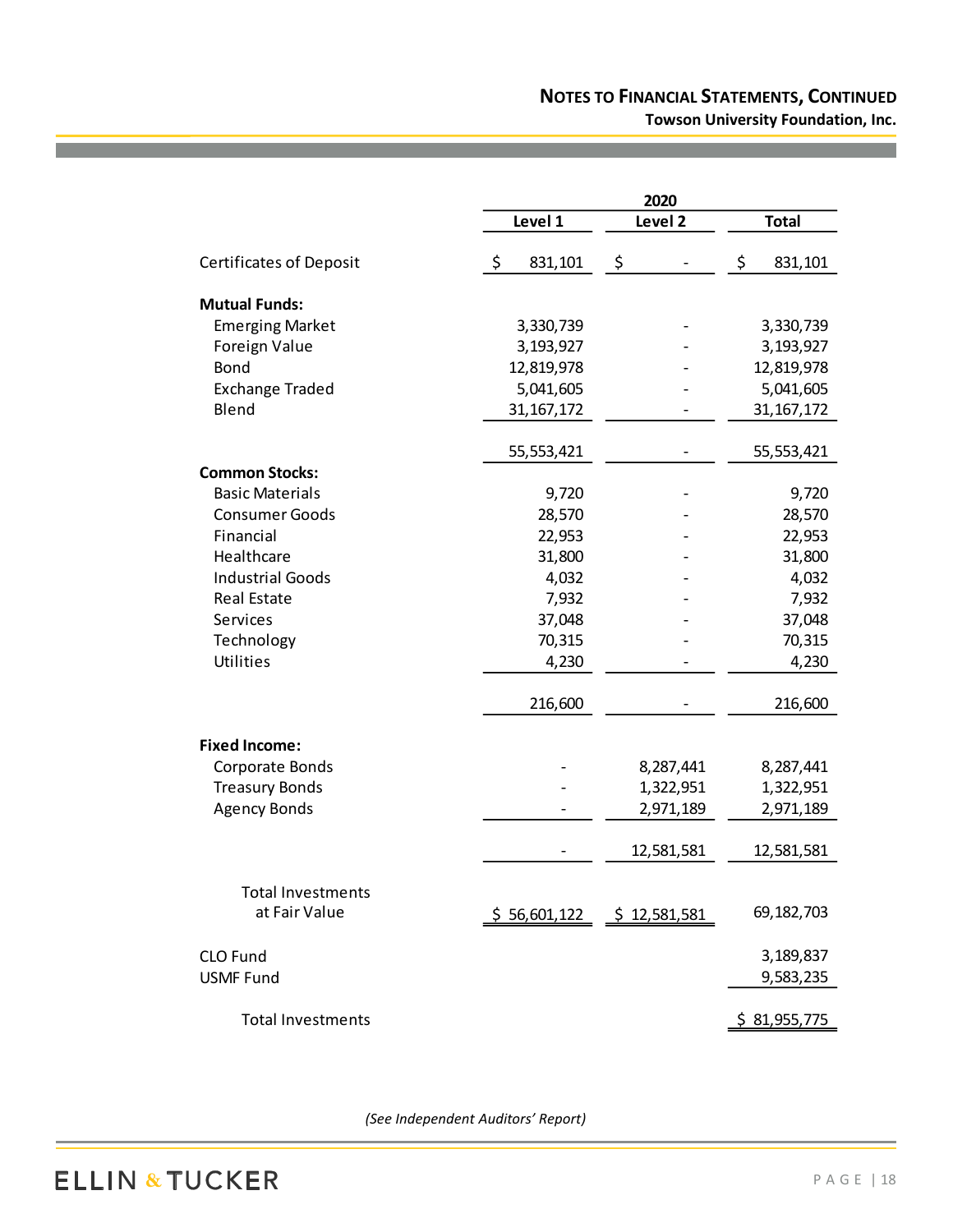#### **NOTE 6 CONTRIBUTIONS RECEIVABLE**

The Foundation enters into agreements with donors involving future nonreciprocal transfers of cash. Such agreements are recorded as contribution revenue and receivables (pledges and planned gifts) if the agreement is, in substance, an unconditional promise to give.

Contributions receivable at June 30, 2021 and 2020 were as follows:

|                                                                                                                 | 2021                                 | 2020                                                    |
|-----------------------------------------------------------------------------------------------------------------|--------------------------------------|---------------------------------------------------------|
| <b>Contributions Receivable</b><br>Less: Allowance for Uncollectible Pledges<br>Less: Discount to Present Value | \$3,201,847<br>(474, 570)<br>(5,878) | \$2,636,616<br>(281, 753)<br>(11,078)                   |
| Net Contributions Receivable                                                                                    | \$2,721,399                          | \$2,343,785                                             |
| Contributions are due as follows:                                                                               |                                      |                                                         |
| Year Ending June 30, 2022<br>2023<br>2024<br>2025<br>2026                                                       |                                      | \$1,193,102<br>791,211<br>674,867<br>339,667<br>203,000 |
|                                                                                                                 |                                      | \$3,201,847                                             |

Unconditional promises to give that are expected to be collected in future years are recorded at the present value of their estimated future cash flows. The discounts on those amounts are computed using the one-year Treasury Bill rate of 0.07% and 0.16% for the years ended June 30, 2021 and 2020, respectively. Amortization of the discounts is included in contribution revenue.

# **NOTE 7 CHARITABLE TRUSTS**

The Foundation is the beneficiary of certain charitable remainder trusts with estimated values of \$161,439 and \$115,879 at June 30, 2021 and 2020, respectively.

#### **NOTE 8 ENDOWMENT FUNDS**

The Foundation's endowment consists of various donor-restricted funds established to provide a source of income for ongoing donor-advised program expenses. As required by GAAP, net assets associated with endowment funds are classified and reported based on the existence or absence of donor-imposed restrictions.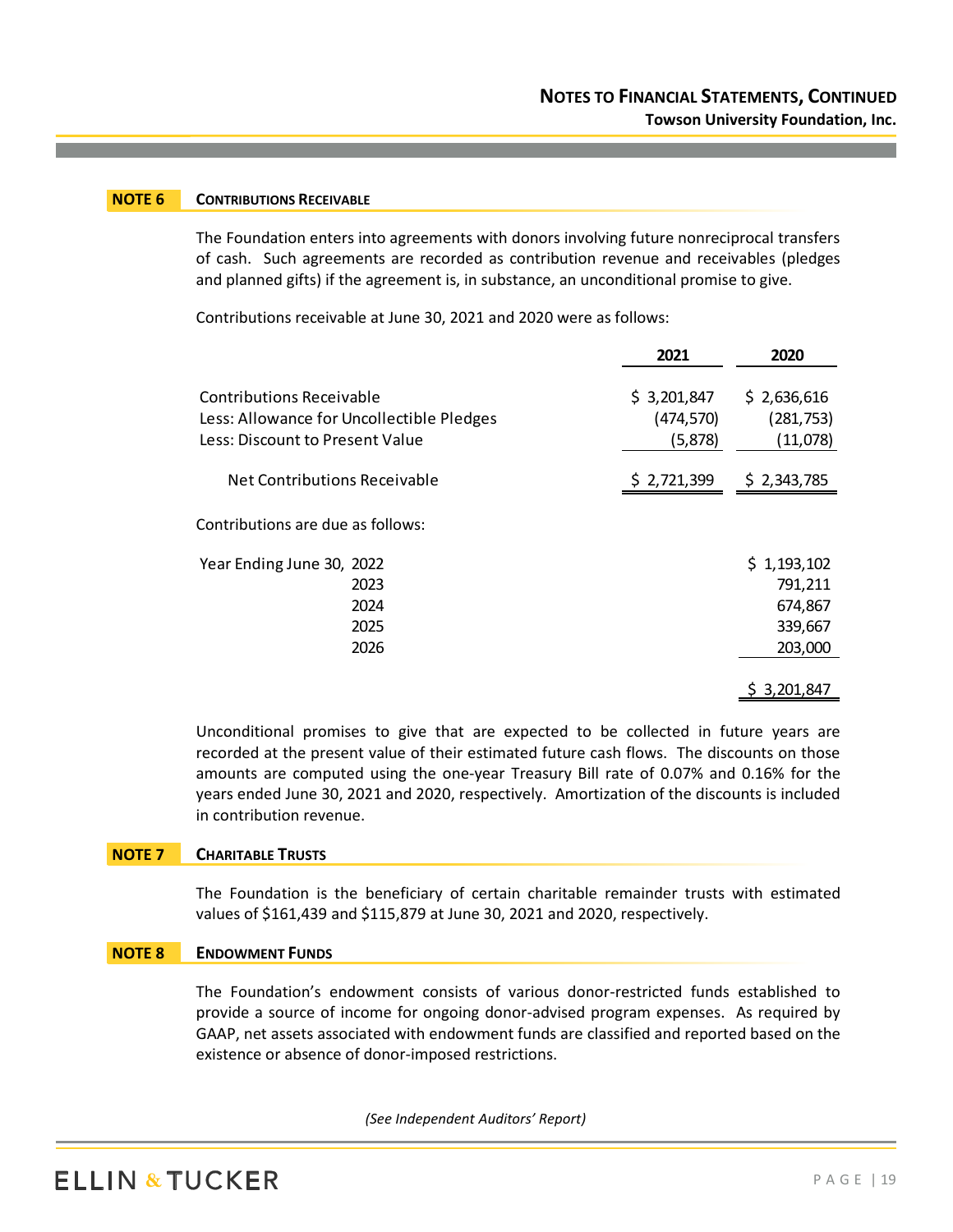#### **INTERPRETATION OF RELEVANT LAW**

The Board of Directors interpreted the Maryland Uniform Prudent Management of Institutional Funds Act (UPMIFA) as requiring the preservation of the fair value of the original gift as of the gift date of the donor-restricted endowment funds absent explicit donor stipulations to the contrary. As a result of this interpretation, the Foundation classifies (a) the original value of gifts donated to the endowment, (b) the original value of subsequent gifts to the endowment, and (c) accumulations to the endowment made in accordance with the direction of the applicable donor gift instrument at the time the accumulation is added to the fund as net assets with donor restriction. Additionally, any accumulation of donor-restricted endowment funds that are not required to be maintained in perpetuity is classified as restricted net assets until those amounts are appropriated for expenditure by the Foundation subject to the Board-approved spending policy. In accordance with UPMIFA, the Foundation considers the following factors in making a determination to appropriate or accumulate donor-restricted endowment funds:

- (1) Duration and preservation of the fund
- (2) Purposes of the Foundation and the donor-restricted endowment fund
- (3) General economic conditions
- (4) Possible effect of inflation and deflation
- (5) Expected total return from income and the appreciation of investments
- (6) Other resources of the Foundation
- (7) Investment policies of the Foundation

#### **ENDOWMENT FUND COMPOSITION BY TYPE OF FUND AS OF JUNE 30, 2021 AND 2020**

|                                           | <b>With Donor Restrictions</b> |              |  |
|-------------------------------------------|--------------------------------|--------------|--|
|                                           | 2021                           | 2020         |  |
| <b>Donor-Restricted Endowment Funds:</b>  |                                |              |  |
| Original Donor-Restricted Gift Amount and |                                |              |  |
| Amounts Required to Be Maintained in      |                                |              |  |
| Perpetuity by Donor                       | \$47,958,499                   | \$45,204,875 |  |
| <b>Accumulated Investment Gains</b>       | 38,166,593                     | 21,748,241   |  |
|                                           | \$86,125,092                   | \$66,953,116 |  |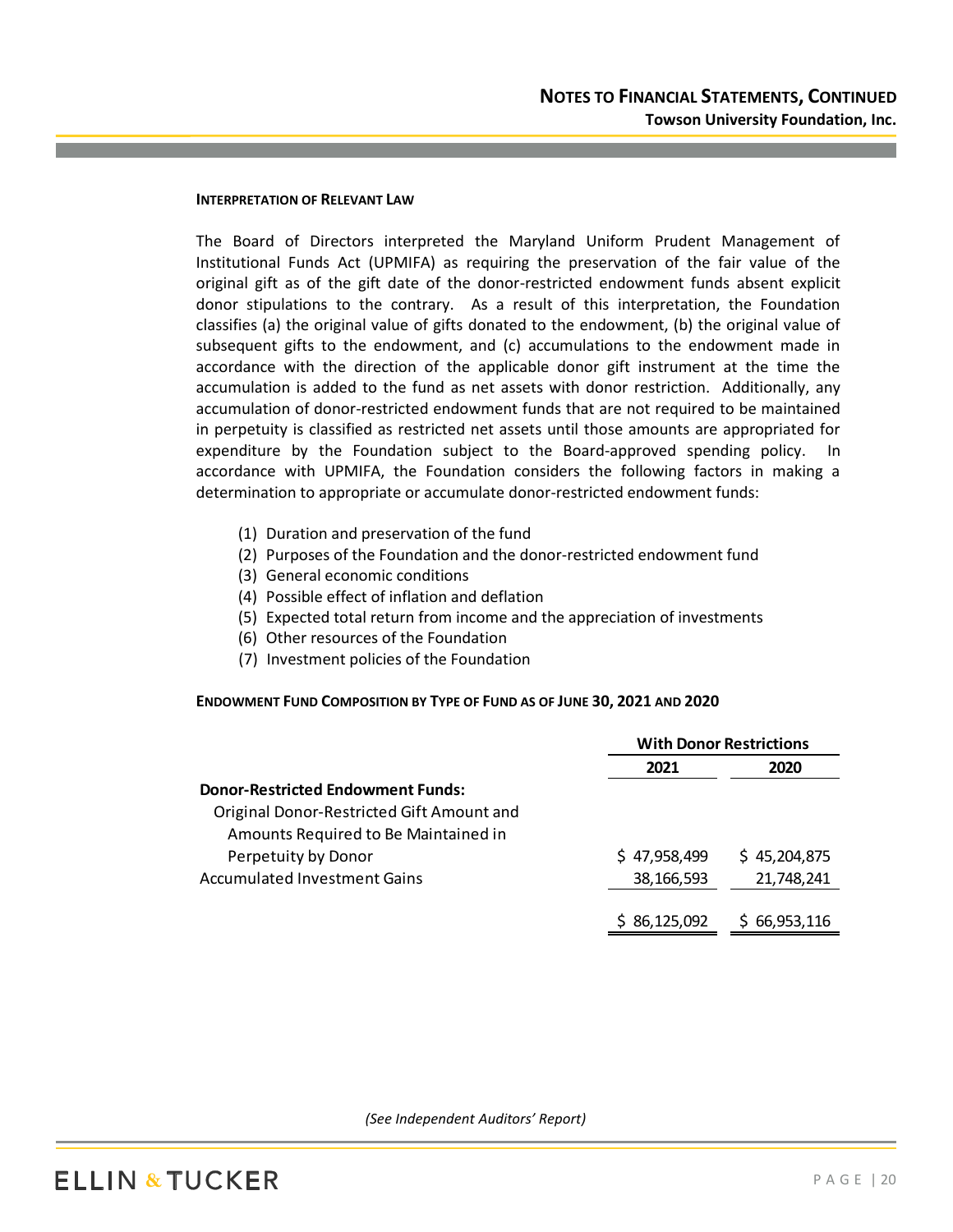|                                             | <b>With Donor</b><br><b>Restrictions</b> |
|---------------------------------------------|------------------------------------------|
| Endowment Funds, July 1, 2019               | 66,918,492<br>S.                         |
| Investment Return, Net                      | 2,013,116                                |
| Contributions                               | 784,895                                  |
| Other                                       | (1,714)                                  |
| Appropriation of Endowments for Expenditure | (2,761,673)                              |
| Endowment Funds, June 30, 2020              | 66,953,116                               |
| Investment Return, Net                      | 19,184,261                               |
| Contributions                               | 2,709,472                                |
| Other                                       | 44,151                                   |
| Appropriation of Endowments for Expenditure | (2,765,908)                              |
| Endowment Funds, June 30, 2021              | 86,125,092                               |

## **CHANGES IN ENDOWMENT FUNDS FOR THE YEARS ENDED JUNE 30, 2021 AND 2020**

#### **UNDERWATER ENDOWMENT FUNDS**

From time to time, the fair value of assets associated with individual donor-restricted endowment funds may fall below the level the donor or UPMIFA requires the Foundation to retain as a fund of perpetual duration. No such deficiencies existed at June 30, 2021 and 2020.

#### **RETURN OBJECTIVES AND RISK PARAMETERS**

The Foundation established investment and spending policies for endowment assets that attempt to provide a predictable stream of funding to programs supported by its endowment while seeking to preserve the purchasing power of the endowment assets. Endowment assets include those assets of donor-restricted funds that the Foundation must hold in perpetuity or for donor-specified periods. Under these policies, as approved by the Board of Directors, the endowment assets are invested in a manner that is intended to produce results that exceed the portfolio's custom index, as defined by the indices represented by the portfolio's asset allocation, while assuming a moderate level of investment risk. The Foundation expects its endowment funds, over time, to provide an average rate of return approximating the spending rate plus the Consumer Price Index annually. Actual returns in any given year may vary from this amount.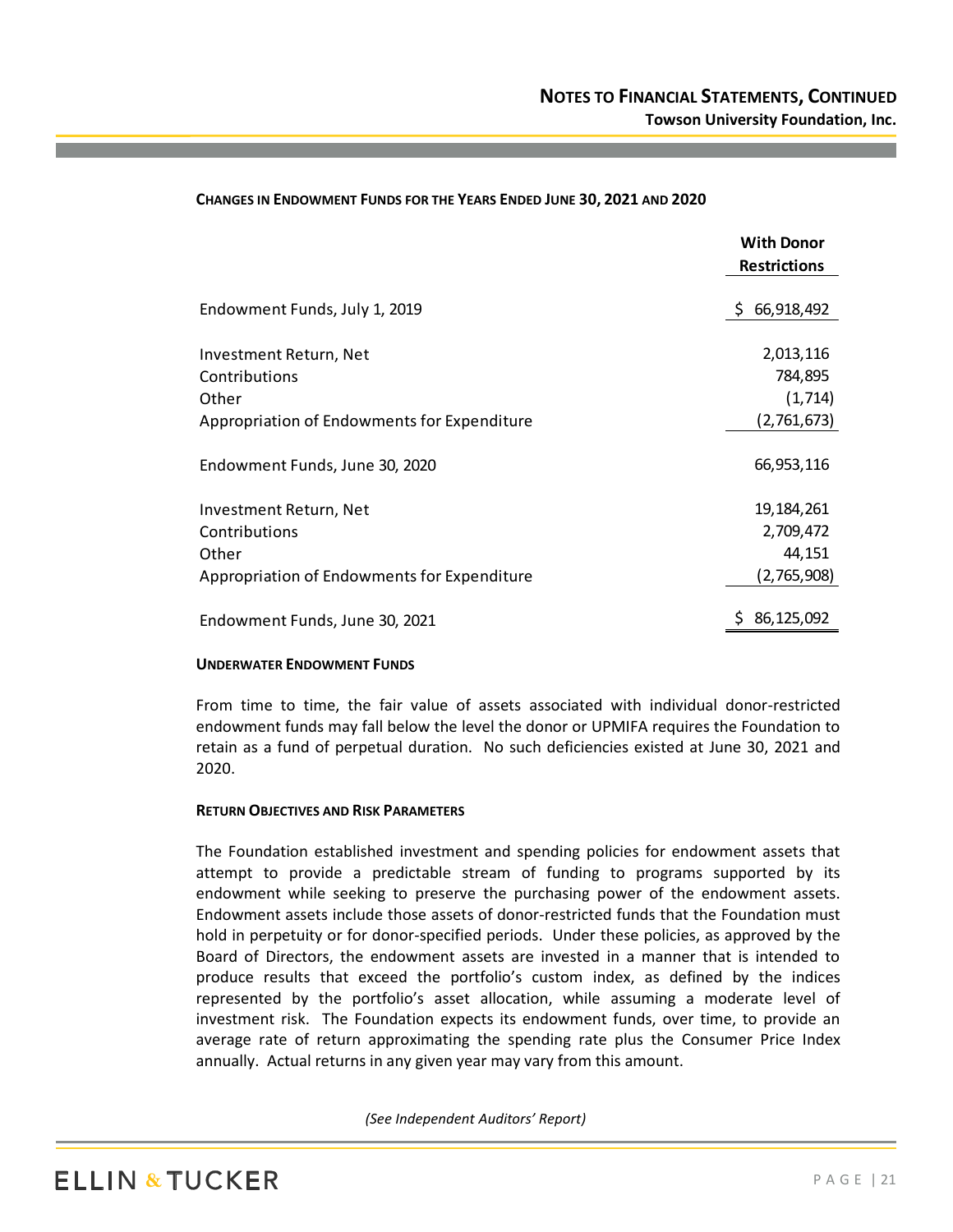#### **STRATEGIES EMPLOYED FOR ACHIEVING OBJECTIVES**

To satisfy its long-term rate-of-return objectives, the Foundation relies on a total return strategy in which investment returns are achieved through capital appreciation (realized and unrealized) and current yield (interest and dividends). The Foundation targets a diversified asset allocation that places a greater emphasis on equity-based investments to achieve its long-term return objectives within prudent risk constraints.

#### **SPENDING POLICY AND HOW THE INVESTMENT OBJECTIVES RELATE TO SPENDING POLICY**

The Foundation has a Board-approved endowment spending policy that targets an amount not to exceed 7% (which is inclusive of spending for programmatic, administrative, and University support expenses) of its endowment fund's average fair market value over the prior 20 quarters through the fiscal year ending 12 months before the start of the fiscal year in which distribution is planned. In establishing this policy, the Foundation considered the long-term expected return on its endowment. Annually, the spending policy committee debates the prudence of the spending percentage, keeping in mind the seven prudence guidelines for appropriation as outlined in UPMIFA. Over the long term, the Foundation expects the current spending policy to allow its endowment to grow at an average rate of return approximating the spending rate plus the Consumer Price Index. This is consistent with the objective to maintain the purchasing power of the endowment assets in perpetuity or for a donor-specified term as well as provide additional real growth through new gifts and investment return.

#### **NOTE 9 DONATED SERVICES**

No amounts were reflected in the financial statements for donated services, as no objective basis is available to measure the value of such services. However, a substantial number of volunteers donate significant amounts of time to the Foundation's program services, fundraising campaigns, and general administration.

Additionally, the Foundation utilizes facilities and equipment of the University under a contractual agreement renewed annually each July 1. This contractual agreement recognizes that the support provided by the Foundation to the University exceeds the value of the benefit received.

# **NOTE 10 RETIREMENT PLANS**

The Foundation has a tax-deferred annuity (TDA) plan, pursuant to the requirements of IRC Section 403(b). The TDA plan allows eligible employees to tax defer a portion of their compensation.

The Foundation also has a defined-contribution retirement plan, pursuant to the